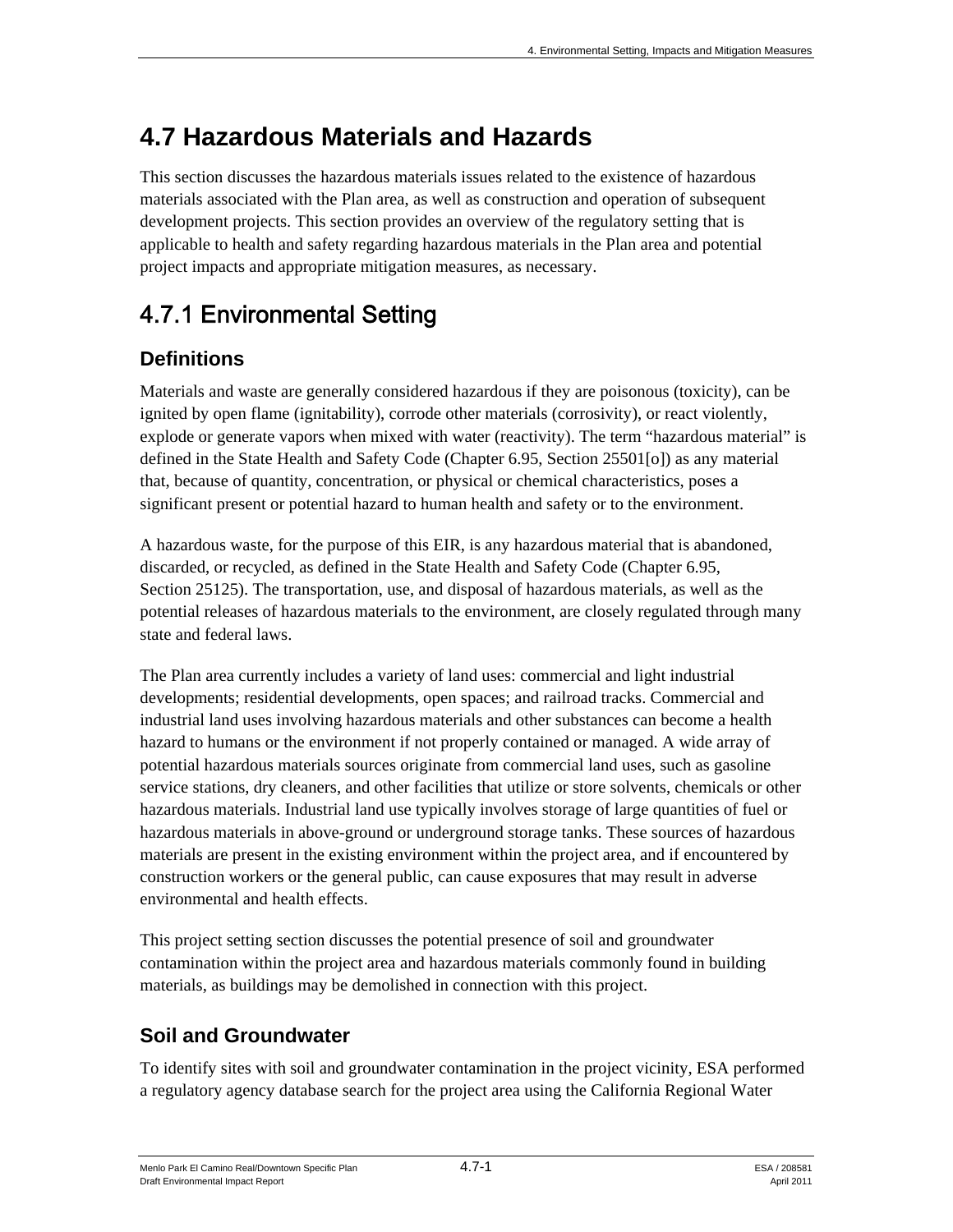Quality Control Board (RWQCB) GeoTracker and the California Department of Toxic Substances Control (DTSC) Envirostor databases. These databases search regulatory agency lists of sites with a documented release of hazardous materials or petroleum products. Regulatory agency lists included in the database search included: Federal Superfund (EPA National Priorities List); State Response; Voluntary Cleanup; Landfill Disposal Sites; Military Sites, Leaking Underground Fuel Tank (LUFT) Sites; and Other Sites.

Project construction would involve excavation for facility improvements and, therefore, could potentially encounter contaminated soil or groundwater. In the investigations discussed below, groundwater has been reported at depths ranging from 29 to 45 feet below ground surface. Sites located within the planning area with documented releases to soil or groundwater that could potentially expose construction workers or the public to impacted soil or groundwater are listed in **Table 4.7-1**. These cases are discussed further below.

| <b>Site Name</b>                 | <b>Address</b>                     | <b>Cleanup Status</b>   | List        |
|----------------------------------|------------------------------------|-------------------------|-------------|
| Tosco #3652                      | 1380 El Camino Real                | Completed - Case Closed | <b>LUFT</b> |
| Rayberg Lumber                   | 1460 El Camino Real                | Completed - Case Closed | LUFT        |
| <b>Beltramo Property</b>         | 1452, 1458 and 1460 El Camino Real | Open - Site Assessment  | Other       |
| <b>Red Carpet Car Wash</b>       | 1436 El Camino Real                | Open - Remediation      | <b>LUFT</b> |
| <b>Norge/Atherton Cleaners</b>   | 1438 El Camino Real                | Open - Site Assessment  | Other       |
| Shell                            | 1400 El Camino Real                | Completed - Case Closed | <b>LUFT</b> |
| Chevron 9-6375                   | 1377 El Camino Real                | Completed - Case Closed | <b>LUFT</b> |
| <b>Stanford Cadillac</b>         | 1300 El Camino Real                | Completed - Case Closed | LUFT        |
| <b>Wo Sing Cleaners</b>          | 570 Derry Lane                     | Open - Site Assessment  | Other       |
| BP Oil (Independent)             | 1200 El Camino Real                | Completed - Case Closed | <b>LUFT</b> |
| <b>Kulakoff Development</b>      | 1190 El Camino Real                | Completed - Case Closed | <b>LUFT</b> |
| <b>College Park Convalescent</b> | 1275 Crane Street                  | Completed - Case Closed | <b>LUFT</b> |
| Nicholson Property               | 931 Menlo Oaks Drive               | Completed - Case Closed | <b>LUFT</b> |
| Magnussen Buick-GMC              | 550 El Camino Real                 | Completed - Case Closed | <b>LUFT</b> |
| <b>Stanford Lincoln Mercury</b>  | 444 El Camino Real                 | Open - Site Assessment  | <b>LUFT</b> |
| Exxon 7-0225                     | 389 El Camino Real                 | Completed - Case Closed | <b>LUFT</b> |
| Exxon 7-3910                     | 145 El Camino Real                 | Completed - Case Closed | LUFT        |

**TABLE 4.7-1 HAZARDOUS MATERIALS RELEASE SITES IDENTIFIED WITHIN THE PLAN AREA** 

LUFT – Leaking Underground Fuel Tank List

**Bold face type** indicates ongoing investigation or remediation

SOURCE: RWQCB GeoTracker, DTSC EnviroStor 2009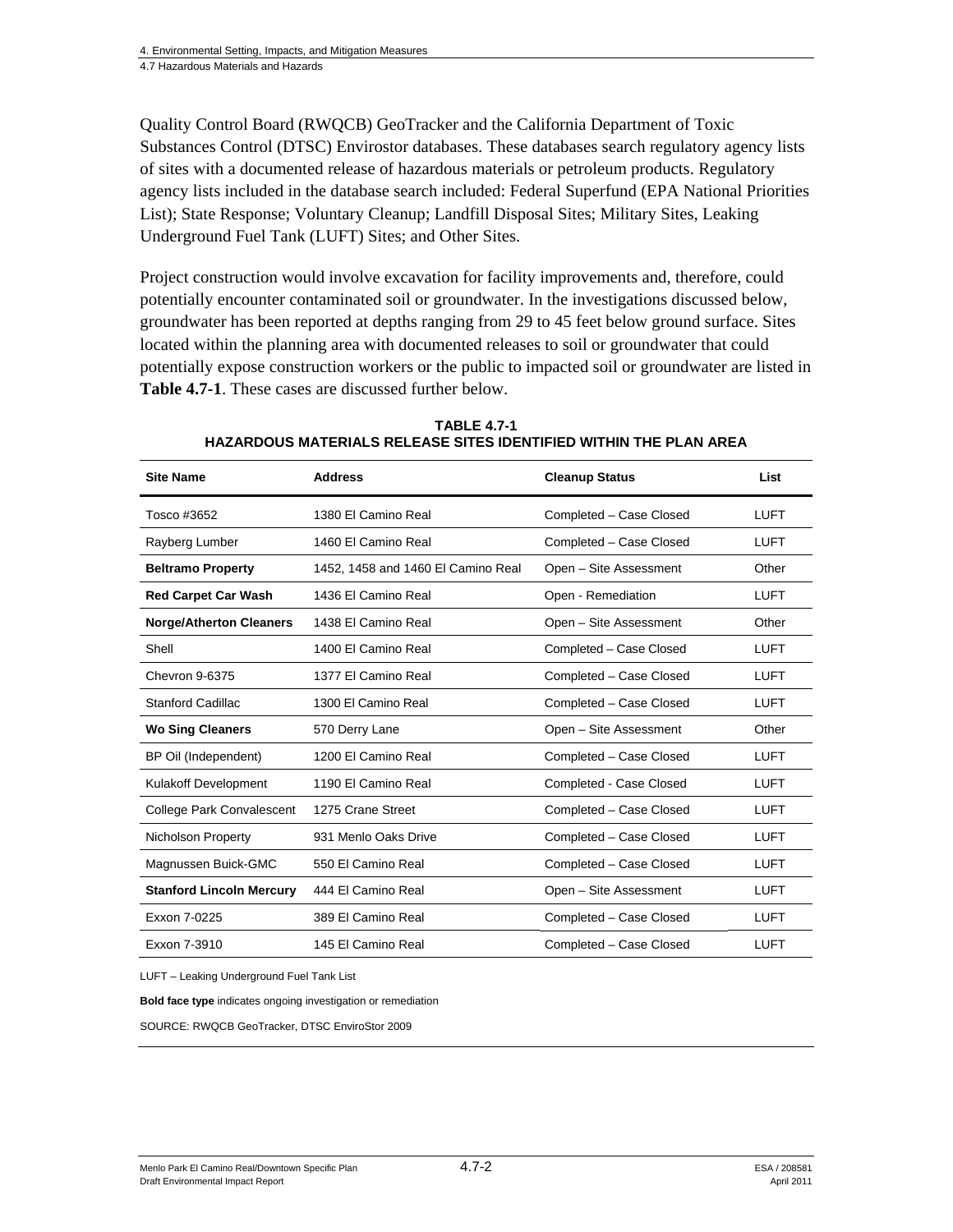## *Closed Leaking Underground Fuel Tank (LUFT) Sites*

As shown in Table 4.7-1, the project area contains 12 closed LUFT sites. Cleanup of LUFT facilities is performed under the direction of the lead agency, either the San Mateo County Health Department Groundwater Protection Program (GPP) or the RWQCB. Case closure is typically granted by the oversight agency when soil or groundwater affected by a release of petroleum hydrocarbons and its constituents (such as benzene, toluene, ethylbenzene, xylenes (BTEX) and methyl-tertbutylether (MTBE)) has been substantially cleaned up and no longer poses a threat to the quality of groundwater beneath the site. It should be noted that residual contaminants may remain in soil or groundwater at closed sites. Low levels of hydrocarbons tend to degrade over time. Excavation for project construction at closed LUFT sites, however, may encounter low levels of petroleum hydrocarbons in soil or groundwater. The risks associated with encountering subsurface contamination is discussed further in the Impacts and Mitigations section below.

## *Beltramo Property*

This property consists of four large one-story buildings on 1.5 acres. The site was reportedly occupied by a welding shop in the 1920s and early 1930s, followed by a lumber yard and hardware store until 2001. As of 2006, the property was occupied by a variety of tenants: small businesses including a nail salon, a garden furniture store, a flooring store, a window retail store, and various open space storage areas.1 In 2006, the owners of the property received land use entitlements from the City for redevelopment of the property with 26,800 square feet of new commercial development and 16 residential units. The approvals were valid for two years. In 2008, the property owners requested and were granted a two-year extension of the approvals. A second extension request is currently pending with the City.

Contamination by tetrachloroethene (PCE) and its daughter products was discovered in April 2006 during decommissioning of three dry wells. The source of the contamination appears to have been a neighboring former dry cleaner.<sup>2</sup> PCE concentrations in groundwater exceeded the RWQCB Environmental Screening Level for commercial land. Over the next two years, 22 soil borings were advanced to evaluate the presence of PCE in soil and groundwater. PCE exceeded the commercial Environmental Screening Level for numerous soil and groundwater samples collected in those borings.

In September 2008, 17 soil vapor probes were installed for the collection of soil gas samples for laboratory analysis. Concentrations of PCE in soil vapor were detected between 12 and 10,000  $\mu$ g/m3<sup>3</sup> in the area planned for residential development and between 90 and 280,000  $\mu$ g/m3 in the area planned for commercial development. PCE concentrations in both these areas exceed their respective residential and commercial California Human Health Screening Levels (CHHSLs). TRC, the environmental consultant, recommended the following measures prior to redevelopment: (1) engineering controls be installed, such as a vapor barrier to prevent intrusion of PCE-impacted

Menlo Park El Camino Real/Downtown Specific Plan 4.7-3 Alexander 208581 Draft Environmental Impact Report April 2011

l 1 TRC, Inc., *Human Health Risk Assessment Report, Beltramo Property at 1452, 1458, and 1460 El Camino Real, and 1457 and 1473 San Antonio Street, Menlo Park, CA,* March 26, 2010.

<sup>2</sup> TRC, Inc., *Human Health Risk Assessment Report, Beltramo Property at 1452, 1458, and 1460 El Camino Real,* 

 $a^3 \mu g/m3 = \text{micrograms per cubic meter, or parts per billion.}$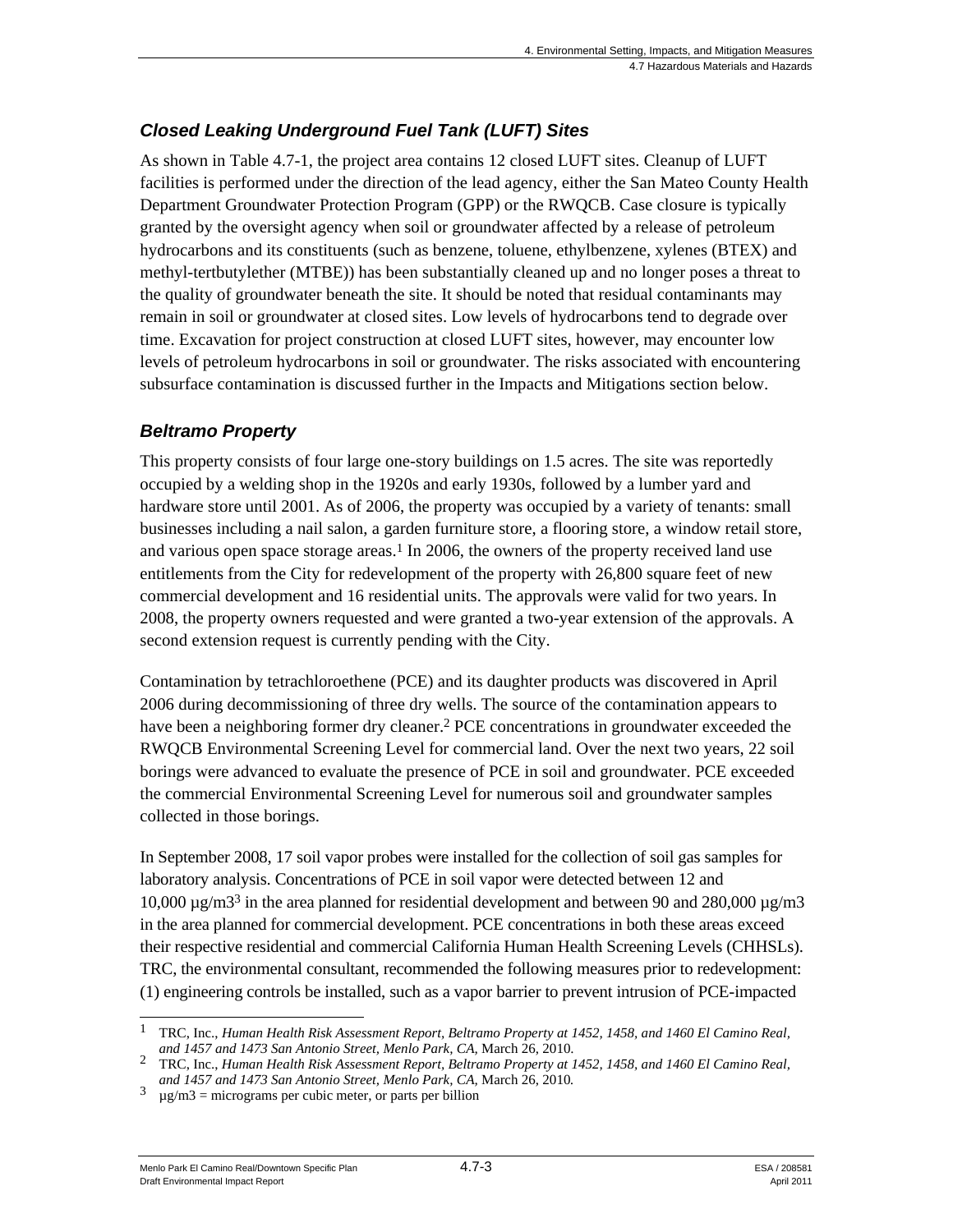soil vapor from intruding into planned structures; (2) a deed restriction prohibit groundwater use at the site due to PCE concentrations exceeding ESLs; (3) and a soil and groundwater management plan addressing handling of PCE-impacted soil and groundwater during construction. A human health risk assessment was prepared for the Plan area and upon review the DTSC recommended engineering measures to control future indoor air intrusion, preparation of a soil management plan to manage soils during construction, and preparation of a health and safety plan to protect workers from hazards.4 The site will remain as an open case until it has been demonstrated to the satisfaction of DTSC that no threat to human health or the environment remains.

#### *Red Carpet Car Wash*

This site was operated as a car wash and fueling system as early as 1966. The site is contaminated primarily with TPH-gasoline, BTEX and MTBE from a former underground storage tank leak. Trace concentrations of volatile organic compounds (VOCs), primarily chlorinated solvents, have been detected and may have originated from dry cleaners formerly located in the site vicinity. TPH-gasoline remains in soil at concentrations up to 3,900 mg/kg in the vadose zone (the depth where the groundwater surface fluctuates) between 24 and 37 feet below ground surface. Floating hydrocarbon product has been observed in one well since 2005. As an interim remedial measure, an absorbent sock has been installed in this well and is replaced at bi-monthly to monthly intervals. Several remedial actions for site cleanup have been considered, and the injection of a chemical oxidant to break down hydrocarbons in the saturated zone has been proposed as a recommended cleanup method (E2C, Inc, 2006). However, to date the site is still undergoing investigation to determine the full vertical and lateral extent of contamination.5 Further evaluation and approval by Department of Toxic Substances Control would be needed prior to any redevelopment.

#### *Norge/Atherton Cleaners*

The owners of this site were identified by San Mateo County Groundwater Protection Program as potentially responsible parties for the PCE contamination identified at the Beltramo property, discussed above. As the owners have not responded to the County Groundwater Protection Program requests, the Groundwater Protection Program is referring this case to the Department of Toxic Substances Control for environmental oversight and enforcement.6

1 4 Department of Toxic Substances Control (DTSC), *EnviroStor Database for Belatramo Property,* http://www.envirostor.dtsc.ca.gov/public/profile\_report.asp?global\_id=60001067, accessed June 30, 2010.; Department of Toxic Substances Control (DTSC), *EnviroStor Database,*  http://www.envirostor.dtsc.ca.gov/public/map.asp?global\_id=&x=- 119.1357421875&y=37.82280243352756&zl=5&ms=640,480&mt=m&findaddress=True&city=MENLO%20PAR K&zip=&county=&federal\_superfund=true&state\_response=true&voluntary\_cleanup=true&school\_cleanup=true&

corrective\_action=true&permit\_site=true&permit\_and\_ca\_site=true, accessed July 15, 2009. <sup>5</sup> State Water Resources Control Board (SWRCB), *Geotracker Database, Red Carpet*  http://www.geotracker.swrcb.ca.gov/profile\_report.asp?global\_id=T0608100964*,* accessed June 30, 2010a.

<sup>6</sup> San Mateo County Health Department (SMCHD), *Potential Release of Tetrachloroethylene at 1438 El Camino Real, Menlo Park, CA,* December 23, 2008.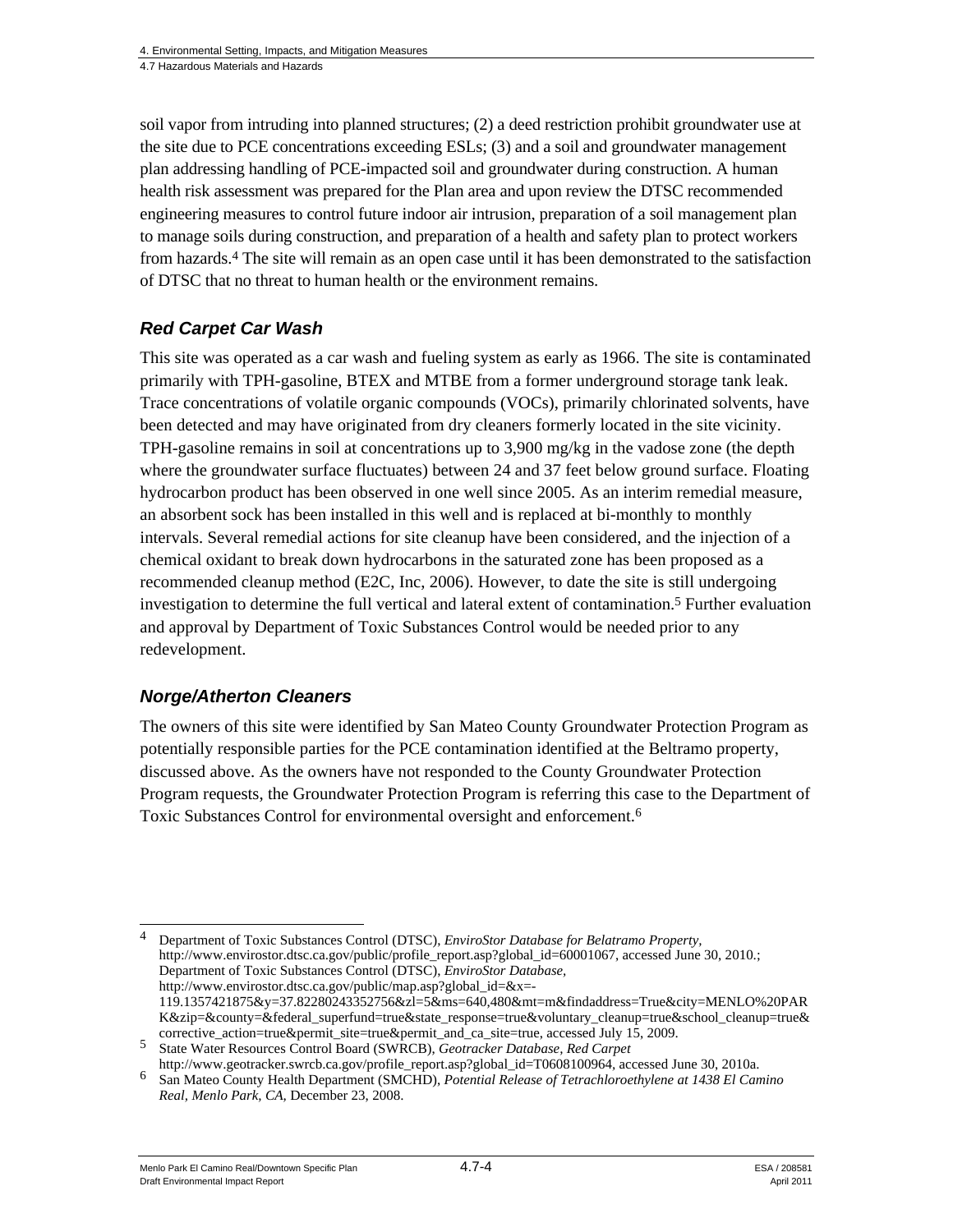## *Wo Sing Cleaners*

Since 2002, several subsurface investigations by one or more environmental consultants have been performed at the site to evaluate soil, soil gas, and groundwater quality. The results of these investigations have indicated that elevated concentrations of VOCs, primarily PCE, are located below the site. A soil gas investigation delineated one zone approximately 7,400 square feet in size with PCE concentrations in soil gas ranging from  $8,900 \mu g/m3$  to  $140,000 \mu g/m3$ . Another zone of lesser contamination, up to  $540 \mu g/m3$  was also identified. A risk assessment performed for the site based on this data indicates that the risk to future occupants from existing contamination exceed the one in one million cancer risk used as a threshold for five of six potential residential scenarios. A remedial action plan has been prepared for the site but the project is still undergoing monitoring and remediation.7 Further evaluation and approval by Department of Toxic Substances Control would be needed prior to any redevelopment.

## *Stanford Lincoln Mercury*

Two 400-gallon underground storage tanks, formerly containing gasoline and waste oil, were removed from this site in November 2007. Site investigations identified soil contamination at depths between 25 and 35 feet below ground surface and the presence of TPH-gasoline, TPHdiesel, ethyl benzene, xylenes, and naphthalene in groundwater at concentrations exceeding Environmental Screening Levels.8 Additional soil and groundwater investigation has been implemented as of June 2010 to further evaluate the contamination at this site as overseen by the San Mateo County Environmental Health department.9

## **Structural and Building Components**

Hazardous materials, such as asbestos, lead, and polychlorinated biphenyls (PCBs), may be contained in older building materials and released during demolition or renovation of existing facilities. Redevelopment in the planning area would most likely involve the demolition of some existing structures. It is possible that some hazardous building material may be encountered depending upon whether the buildings were constructed prior to the dates these hazardous building materials were phased out of use.

## *Asbestos Potential*

Asbestos is a naturally-occurring fibrous material that was used as a fireproofing and insulating agent in building construction before such uses were banned by the U.S. Environmental Protection Agency (EPA) in the 1970's, although some nonfriable<sup>10</sup> use of asbestos in roofing materials still exists. The presence of asbestos can be found in such materials as ducting

 $\overline{7}$ 7 State Water Resources Control Board (SWRCB), *Geotracker Database, Wo Sing Cleaners*  http://geotracker.waterboards.ca.gov/profile\_report.asp?global\_id=T0608132242&assigned\_name=SLIC*,* accessed June 30, 2010b.

<sup>8</sup> Aqua Science Engineers, *Workplan for Additional Soil and Groundwater Assessment*, also available at http://www.geotracker.swrcb.ca.gov/esi/uploads/geo\_report/6600612819/T0608126581.PDF. November 30, 2008.

<sup>9</sup> State Water Resources Control Board (SWRCB), *Geotracker Database, Stanford Lincoln Mercury,*<br>http://www.geotracker.swrcb.ca.gov/profile\_report.asp?global\_id=T0608126581, accessed July 1, 2010c.

 $\frac{10 \text{ Nonfriable}}{1000}$  Nonfriable asbestos refers to asbestos-containing materials (ACMs) that contain asbestos fibers in a solid matrix that does not allow for them to be easily released.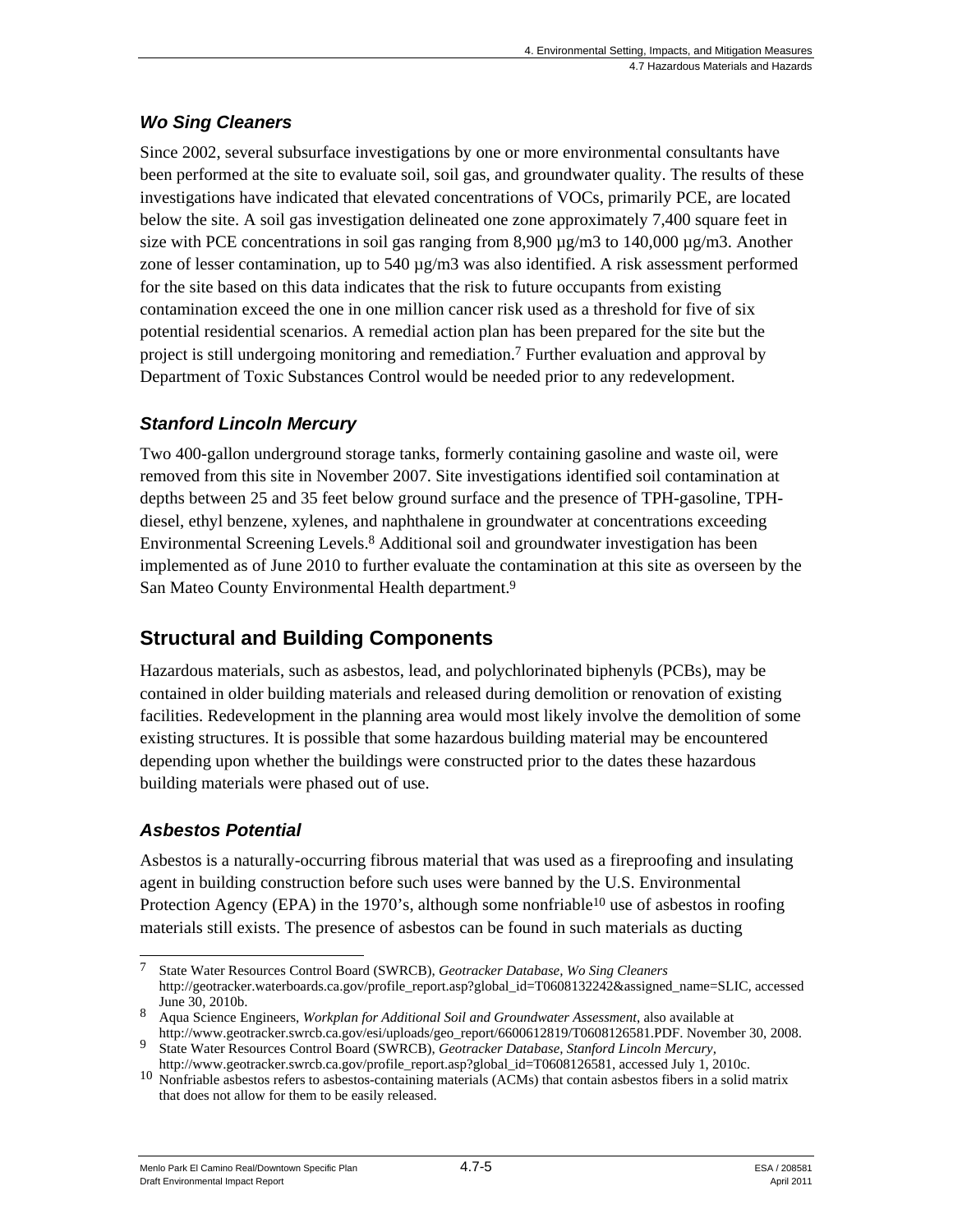insulation, wallboard, shingles, ceiling tiles, floor tiles, insulation, plaster, floor backing, and many other building materials. Asbestos and asbestos-containing materials (ACMs) are considered both a hazardous air pollutant and a human health hazard. The risk to human health is from inhalation of airborne asbestos, which commonly occurs when asbestos-containing materials are disturbed during demolition and renovation activities.

#### *Lead Potential*

Lead and lead compounds can be found in many types of paint. In 1978, the Consumer Product Safety Commission set the allowable lead levels in paint at 0.06 percent by weight in a dry film of newly applied paint. In the 1970s, the chief concern of lead paint was its cumulative effect on bodily systems, primarily when paint chips containing lead were ingested by children. Research in the early 1980s showed that lead dust is of special concern, because the smaller particles are more easily absorbed by the body. Common methods of paint removal, such as sanding, scraping, and burning, create excessive amounts of dust. Lead dust is especially hazardous to young children because they play on the floor and engage in a great deal of hand-to mouth activity, increasing their potential for exposure. Lead-based paints are considered likely present in buildings constructed prior to 1960, and potentially present in buildings built prior to 1978.

#### *PCBs Potential*

PCBs are organic oils that were formerly placed in many types of electrical equipment, such as transformers and capacitors, primarily as electrical insulators. They may also be found in hydraulic fluid used for hoists, elevators, etc. Years after widespread and commonplace installation, it was discovered that exposure to PCBs may cause various health effects and that PCBs are highly persistent in the environment. The EPA has listed these substances as carcinogens. PCBs were banned from use in electrical capacitors, electrical transformers, vacuum pumps, and gas turbines in 1979.

#### *Underground Storage Tanks*

An underground storage tank system is a tank and any underground piping connected to the tank that has at least 10 percent of its combined volume underground. Until the mid-1980s, most underground storage tanks were made of single-walled bare steel which can corrode over time resulting in leakage. Faulty installation or maintenance procedures also lead to underground storage tank leakage, in addition to potential releases associated with spills. Recently revised underground storage tank regulations have significantly reduced the incidents of underground storage tank leakage from new underground storage tank systems and the consequential soil and groundwater contamination. However, there are some older underground storage tank systems that remain in service and many sites contaminated by leaking underground storage tanks that are still under investigation and clean-up. Underground storage tanks installed prior to the mid-1980's that have leaked as well as improperly installed underground storage tanks have resulted in fuel spills that can present contamination issues in the region. In addition, it is not uncommon for older underground storage tanks to have been abandoned in place with no documentation of location or abandonment technique.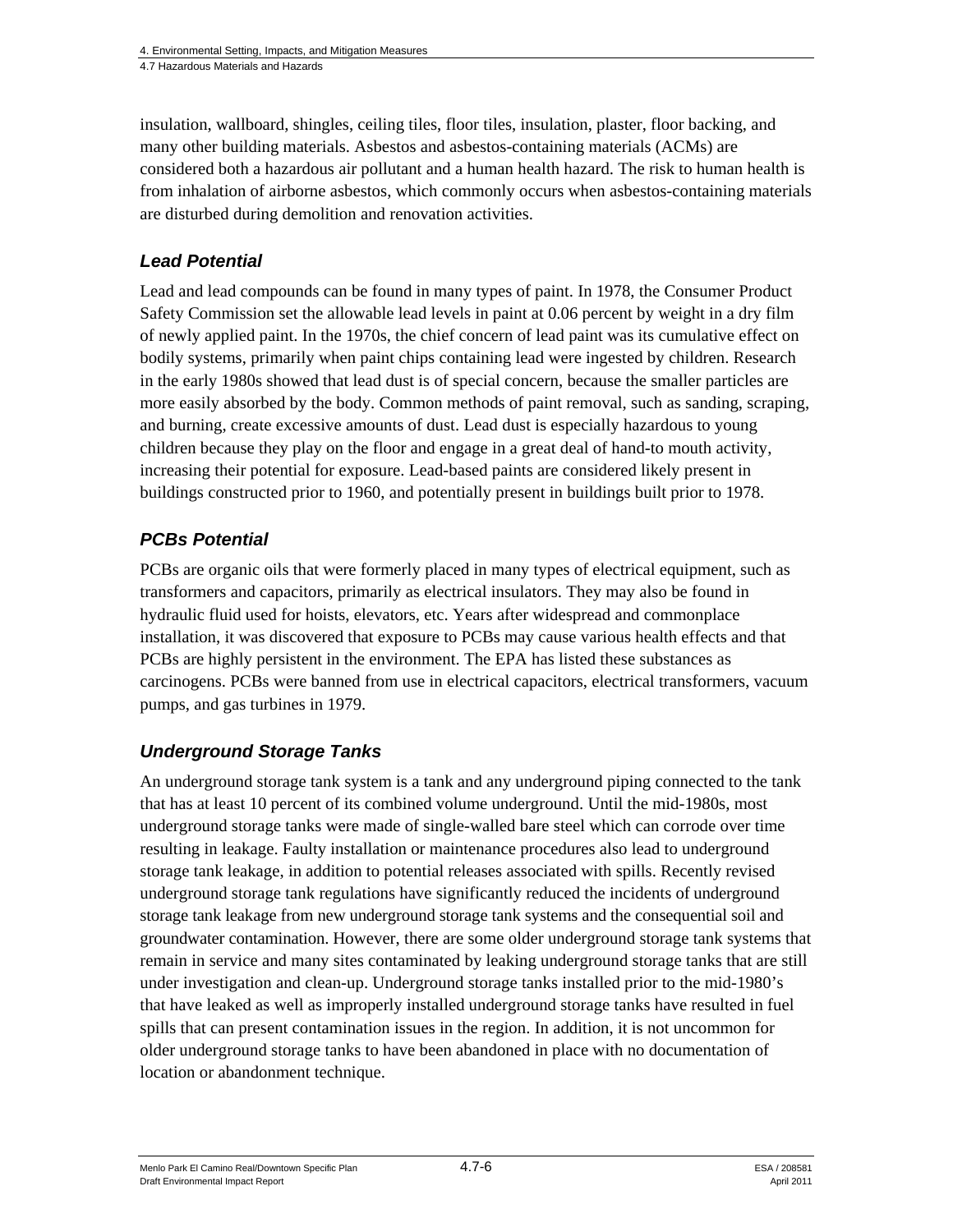# 4.7.2 Regulatory Setting

The Specific Plan is subject to government health and safety regulations applicable to the transportation, use, and disposal of hazardous materials. This section provides an overview of the regulatory setting that is applicable to the health and safety in the Plan area.

## **Federal**

#### *Hazardous Materials Management*

The primary federal agencies with responsibility for hazardous materials management include the EPA, U.S. Department of Labor Occupational Safety and Health Administration (Fed/OSHA), and the U.S. Department of Transportation (DOT). Federal laws, regulations, and responsible agencies are summarized in **Table 4.7-2** and are discussed in detail in this section.

| <b>Classification</b>                                                                                                                                                                                                                                                                                                                                                                                                                                                                                                                                                                                                                   | Law or Responsible<br><b>Federal Agency</b>                                                                                      | <b>Description</b>                                                                                                                                                                                                                                    |  |  |
|-----------------------------------------------------------------------------------------------------------------------------------------------------------------------------------------------------------------------------------------------------------------------------------------------------------------------------------------------------------------------------------------------------------------------------------------------------------------------------------------------------------------------------------------------------------------------------------------------------------------------------------------|----------------------------------------------------------------------------------------------------------------------------------|-------------------------------------------------------------------------------------------------------------------------------------------------------------------------------------------------------------------------------------------------------|--|--|
| <b>Hazardous Materials</b><br>Management                                                                                                                                                                                                                                                                                                                                                                                                                                                                                                                                                                                                | Community Right-to-Know Act of<br>1986 (also known as Title III of the<br>Superfund Amendments and<br>Reauthorization Act (SARA) | Imposes requirements to ensure that hazardous materials<br>are properly handled, used, stored, and disposed of and to<br>prevent or mitigate injury to human health or the environment<br>in the event that such materials are accidentally released. |  |  |
| Hazardous Waste<br>Handling                                                                                                                                                                                                                                                                                                                                                                                                                                                                                                                                                                                                             | Resource Conservation and<br>Recovery Act of 1976 (RCRA)                                                                         | Under RCRA, the EPA regulates the generation,<br>transportation, treatment, storage, and disposal of<br>hazardous waste from "cradle to grave."                                                                                                       |  |  |
|                                                                                                                                                                                                                                                                                                                                                                                                                                                                                                                                                                                                                                         | Hazardous and Solid Waste Act                                                                                                    | Amended RCRA in 1984, affirming and extending the<br>"cradle to grave" system of regulating hazardous wastes.<br>The amendments specifically prohibit the use of certain<br>techniques for the disposal of some hazardous wastes.                     |  |  |
| <b>Hazardous Materials</b><br>Transportation                                                                                                                                                                                                                                                                                                                                                                                                                                                                                                                                                                                            | U.S. Department of<br>Transportation (DOT)                                                                                       | Has the regulatory responsibility for the safe transportation<br>of hazardous materials. The DOT regulations govern all<br>means of transportation except packages shipped by mail<br>(49 CFR).                                                       |  |  |
|                                                                                                                                                                                                                                                                                                                                                                                                                                                                                                                                                                                                                                         | U.S. Postal Service (USPS)                                                                                                       | USPS regulations govern the transportation of hazardous<br>materials shipped by mail.                                                                                                                                                                 |  |  |
| <b>Occupational Safety</b>                                                                                                                                                                                                                                                                                                                                                                                                                                                                                                                                                                                                              | Occupational Safety and Health<br>Act of 1970                                                                                    | Fed/OSHA sets standards for safe workplaces and work<br>practices, including the reporting of accidents and<br>occupational injuries (29 CFR).                                                                                                        |  |  |
| Structural and Building<br>Components (Lead-<br>based paint, PCBs,<br>and asbestos)                                                                                                                                                                                                                                                                                                                                                                                                                                                                                                                                                     | <b>Toxic Substances Control Act</b><br>(TSCA)                                                                                    | Regulates the use and management of PCBs in electrical<br>equipment, and sets forth detailed safeguards to be<br>followed during the disposal of such items.                                                                                          |  |  |
|                                                                                                                                                                                                                                                                                                                                                                                                                                                                                                                                                                                                                                         | U.S. EPA                                                                                                                         | The EPA monitors and regulates hazardous materials used<br>in structural and building components and effects on<br>human health.                                                                                                                      |  |  |
| $O = \text{diag} \times \text{diag} \times \text{diag} \times \text{diag} \times \text{diag} \times \text{diag} \times \text{diag} \times \text{diag} \times \text{diag} \times \text{diag} \times \text{diag} \times \text{diag} \times \text{diag} \times \text{diag} \times \text{diag} \times \text{diag} \times \text{diag} \times \text{diag} \times \text{diag} \times \text{diag} \times \text{diag} \times \text{diag} \times \text{diag} \times \text{diag} \times \text{diag} \times \text{diag} \times \text{diag} \times \text{diag} \times \text{diag} \times \text{diag} \times \text{diag} \times \$<br>$\sim$ n $\sim$ |                                                                                                                                  |                                                                                                                                                                                                                                                       |  |  |

| <b>TABLE 4.7-2</b>                                                     |
|------------------------------------------------------------------------|
| FEDERAL LAWS AND REGULATIONS RELATED TO HAZARDOUS MATERIALS MANAGEMENT |

CFR – Code of Federal Regulations.

RCRA – Resource Conservation Recovery Act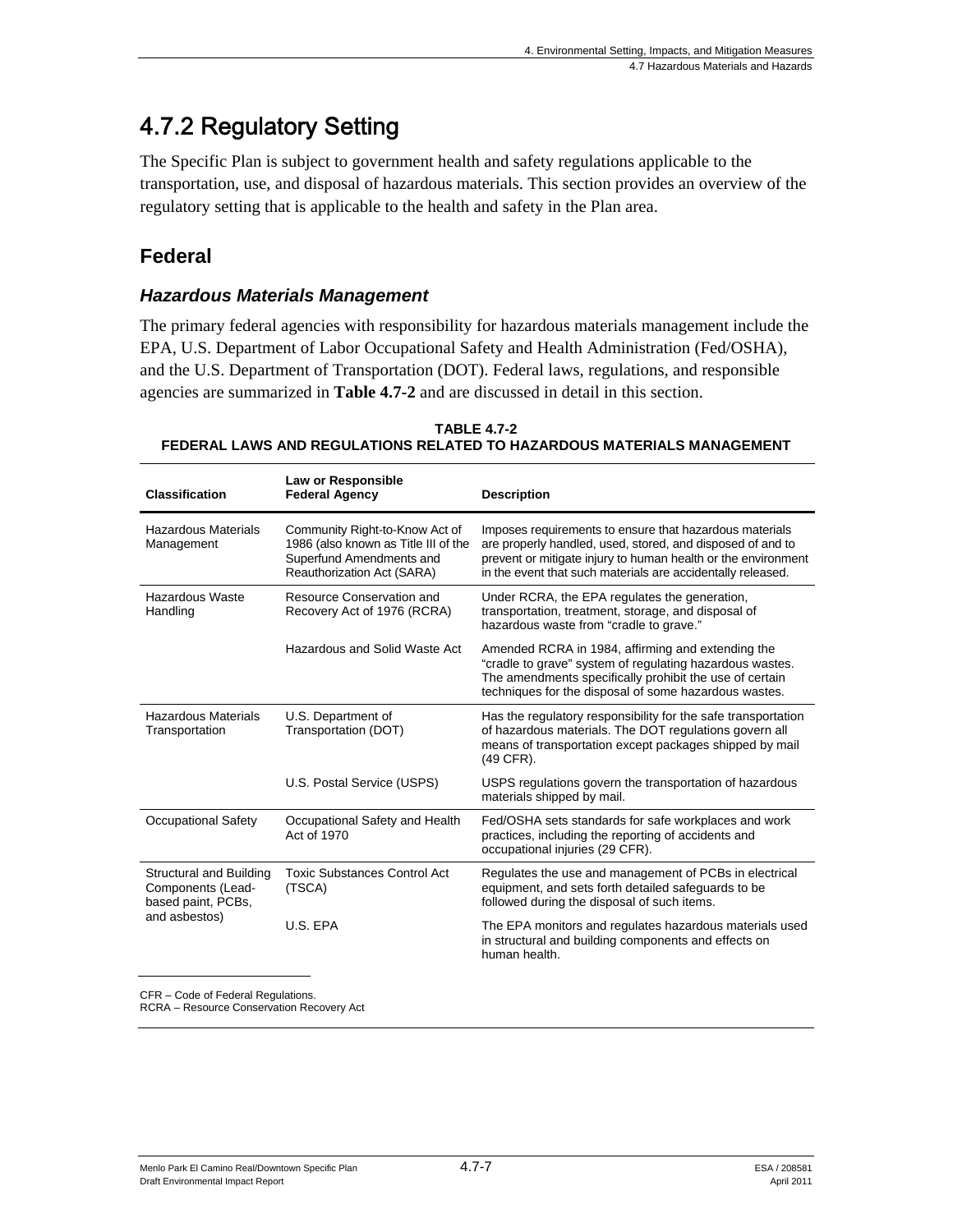State and local agencies often have either parallel or more stringent regulations than federal agencies. In most cases, state law mirrors or overlaps federal law and enforcement of these laws is the responsibility of the state or of a local agency to which enforcement powers are delegated. For these reasons, the requirements of the law and its enforcement are discussed under either the state or local agency section.

## **State**

#### *Unified Program*

In January 1996, the California Environmental Protection Agency (Cal EPA) adopted regulations implementing a Unified Hazardous Waste and Hazardous Materials Management Regulatory Program (Unified Program). The program has six elements: hazardous waste generators and hazardous waste on-site treatment; underground storage tanks; aboveground storage tanks; hazardous materials release response plans and inventories; risk management and prevention programs; and Unified Fire Code hazardous materials management plans and inventories. The plan is implemented at the local level. The Certified Unified Program Agency (CUPA) is the local agency that is responsible for the implementation of the Unified Program.

#### *Hazardous Materials Management*

The California Hazardous Materials Release Response Plans and Inventory Law of 1985 (Business Plan Act) requires that any business that handles hazardous materials prepare a business plan, which must include the following:

- Details, including floor plans, of the facility and business conducted at the site;
- An inventory of hazardous materials that are handled or stored on site;
- An emergency response plan; and
- A safety and emergency response training program for new employees with annual refresher courses.

The Office of Emergency Services serves as the central point in state government for the emergency reporting of spills, unauthorized releases, or other accidental releases of hazardous materials and shall coordinate the notification of the appropriate state and local administering agencies that may be required to respond to those spills, unauthorized releases, or other accidental releases.

## *Hazardous Waste Handling*

The Department of Toxic Substances Control (DTSC), under the umbrella of Cal EPA, regulates hazardous waste, cleans up existing contamination, and looks for ways to reduce the hazardous waste produced in California. State and federal laws require detailed planning to ensure that hazardous materials are properly handled, used, stored, and disposed of, and, in the event that such materials are accidentally released, to prevent or to mitigate injury to health or the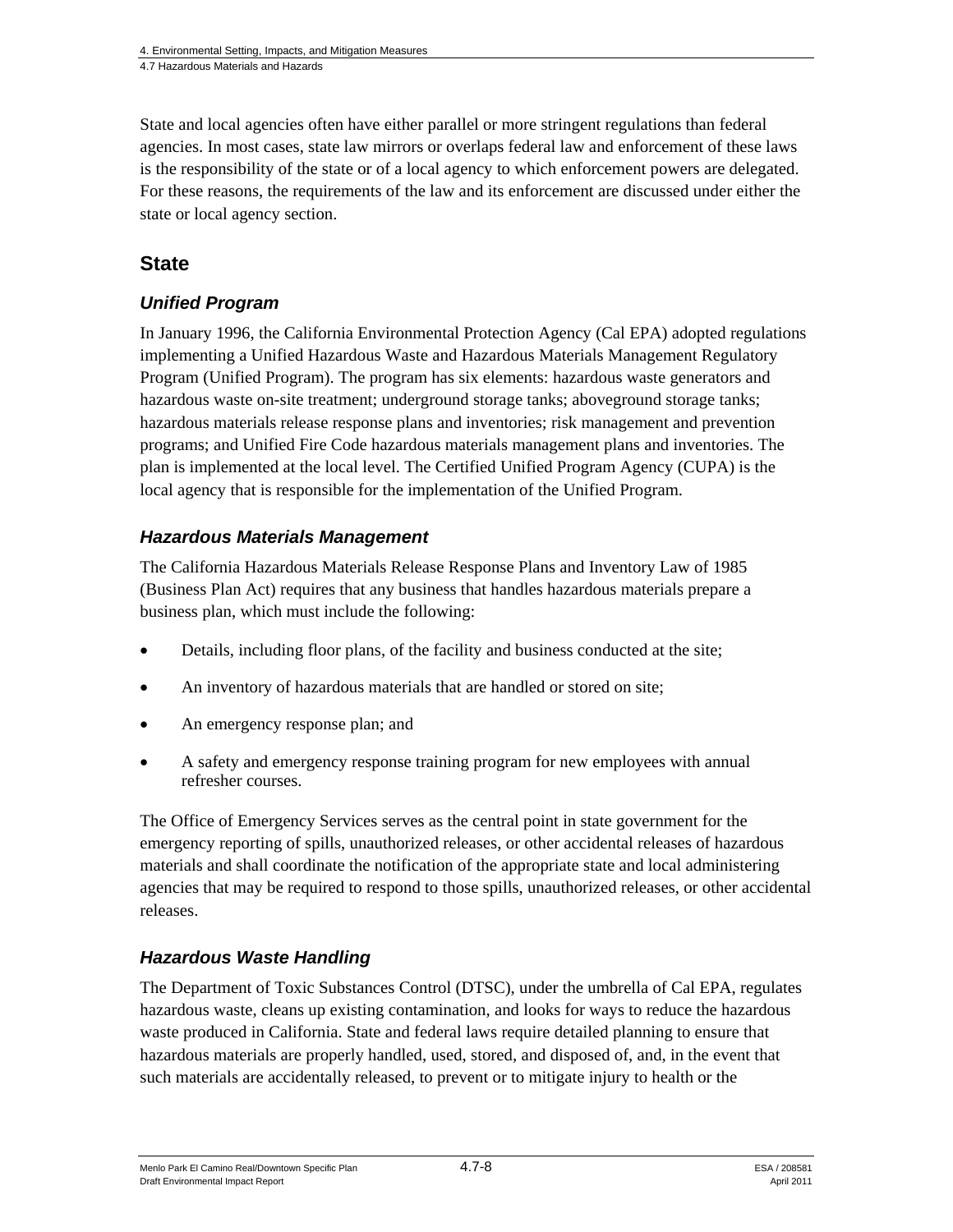environment. Laws and regulations require hazardous materials users to store these materials appropriately and to train employees to manage them safely.

Under the federal Resource Conservation and Recovery Act of 1976 (RCRA), whose responsibilities are described in Table 4.7-2, above, individual states may implement their own hazardous waste programs in lieu of RCRA, as long as the state program is at least as stringent as federal RCRA requirements. In California, DTSC regulates the generation, transportation, treatment, storage, and disposal of hazardous waste. The hazardous waste regulations establish criteria for identifying, packaging, and labeling hazardous wastes; prescribe management of hazardous waste; establish permit requirements for hazardous waste treatment, storage, disposal, and transportation; and identify hazardous wastes that cannot be disposed of in landfills.

## *Hazardous Materials Transportation*

The State of California has adopted DOT regulations for the intrastate movement of hazardous materials. State regulations are contained in Title 26 of the California Code of Regulations (CCR). In addition, the State of California regulates the transportation of hazardous waste originating in the state and passing through the state (26 CCR). Both regulatory programs apply in California. The two state agencies that have primary responsibility for enforcing federal and state regulations and responding to hazardous materials transportation emergencies are the California Highway Patrol (CHP) and the California Department of Transportation (Caltrans).

## *Medical Waste*

Within the regulatory framework of the California Medical Waste Management Act, the Medical Waste Management Program of the California Department of Health Services (CDHS) ensures the proper handling and disposal of medical waste by permitting and inspecting medical waste offsite treatment facilities and transfer stations throughout the state. The CDHS also oversees all medical waste transporters. The Medical Waste Management Program provides support and oversight to the San Mateo County Health Department (SMCHD), which enforces the Medical Waste Management Act locally.

## *Occupational Safety*

The California Occupational Safety and Health Administration (Cal/OSHA) assumes primary responsibility for developing and enforcing workplace safety regulations in California. Because California has a federally approved OSHA program, it is required to adopt regulations that are at least as stringent as those found in Title 29 of the Code of Federal Regulations. Cal/OSHA standards are generally more stringent than federal regulations.

Cal/OSHA regulations (8 CCR) concerning the use of hazardous materials in the workplace require employee safety training, safety equipment, accident and illness prevention programs, hazardous substance exposure warnings, and emergency action and fire prevention plan preparation. Cal/OSHA enforces hazard communication program regulations, which contain training and information requirements, including procedures for identifying and labeling hazardous substances, and communicating hazard information relating to hazardous substances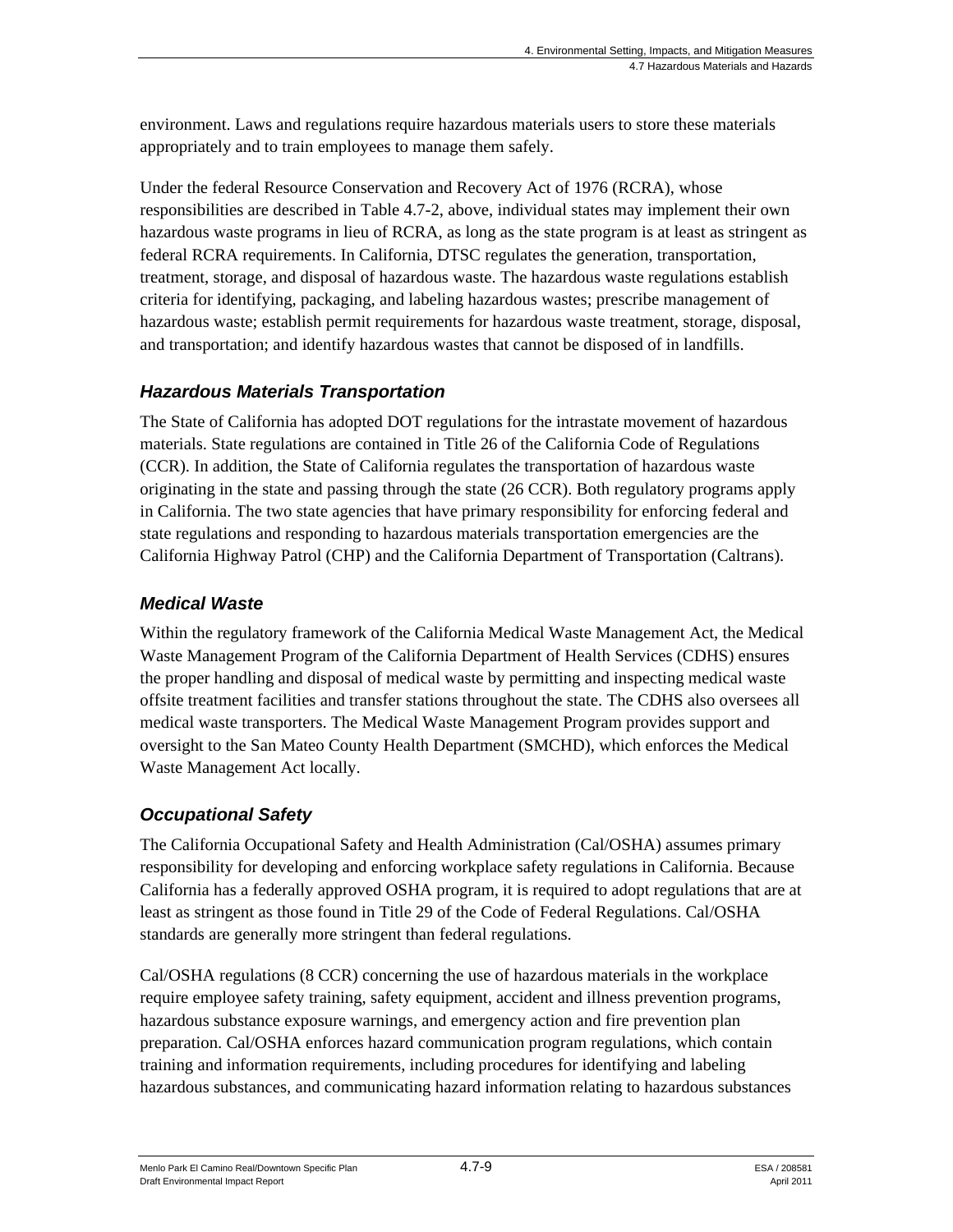and their handling. The hazard communication program also requires that Materials Safety Data Sheets (MSDS) be available to employees, and that employee information and training programs be documented. These regulations also require preparation of emergency action plans (escape and evacuation procedures, rescue and medical duties, alarm systems, and training in emergency evacuation).

State laws, like federal laws, include special provisions for hazard communication to employees in research laboratories, including training in chemical work practices. Specific, more detailed training and monitoring is required for the use of carcinogens, ethylene oxide, lead, asbestos, and certain other chemicals listed in 29 CFR. Emergency equipment and supplies, such as fire extinguishers, safety showers, and eye washes, must also be provided and maintained in accessible places.

Cal/OSHA (8 CCR), like Fed/OSHA (29 CFR) includes extensive, detailed requirements for worker protection applicable to any activity that could disturb asbestos-containing materials, including maintenance, renovation, and demolition. These regulations are also designed to ensure that persons working near the maintenance, renovation, or demolition activity are not exposed to asbestos.

## *Emergency Response*

California has developed an emergency response plan to coordinate emergency services provided by federal, state, and local government and private agencies. Responding to hazardous materials incidents is one part of this plan. The plan is administered by the State Office of Emergency Services (OES), which coordinates the responses of other agencies, including Cal EPA, CHP, CDFG, the San Francisco Bay RWQCB, and the San Mateo County Hazardous Materials Emergency Response Team (ERT). The ERT provides first response capabilities, if needed, for hazardous materials emergencies within the Plan area. In addition, the Menlo Park Fire Protection District provides a primary role in initial response to emergency hazardous materials incidents.

#### *Structural and Building Components*

Implementation of the project would include demolition of structures, which, due to their age, may contain asbestos, PCBs, or lead and lead-based paint. In addition, removal of existing aboveground tanks or underground storage tanks may be required.

#### **Asbestos**

State laws and regulations prohibit emissions of asbestos from asbestos-related manufacturing, demolition, or construction activities; require medical examinations and monitoring of employees engaged in activities that could disturb asbestos; specify precautions and safe work practices that must be followed to minimize the potential for release of asbestos fibers; and require notice to federal and local governmental agencies prior to beginning renovation or demolition that could disturb asbestos. Asbestos represents a human health risk when asbestos fibers become airborne (friable) and are inhaled into the lungs.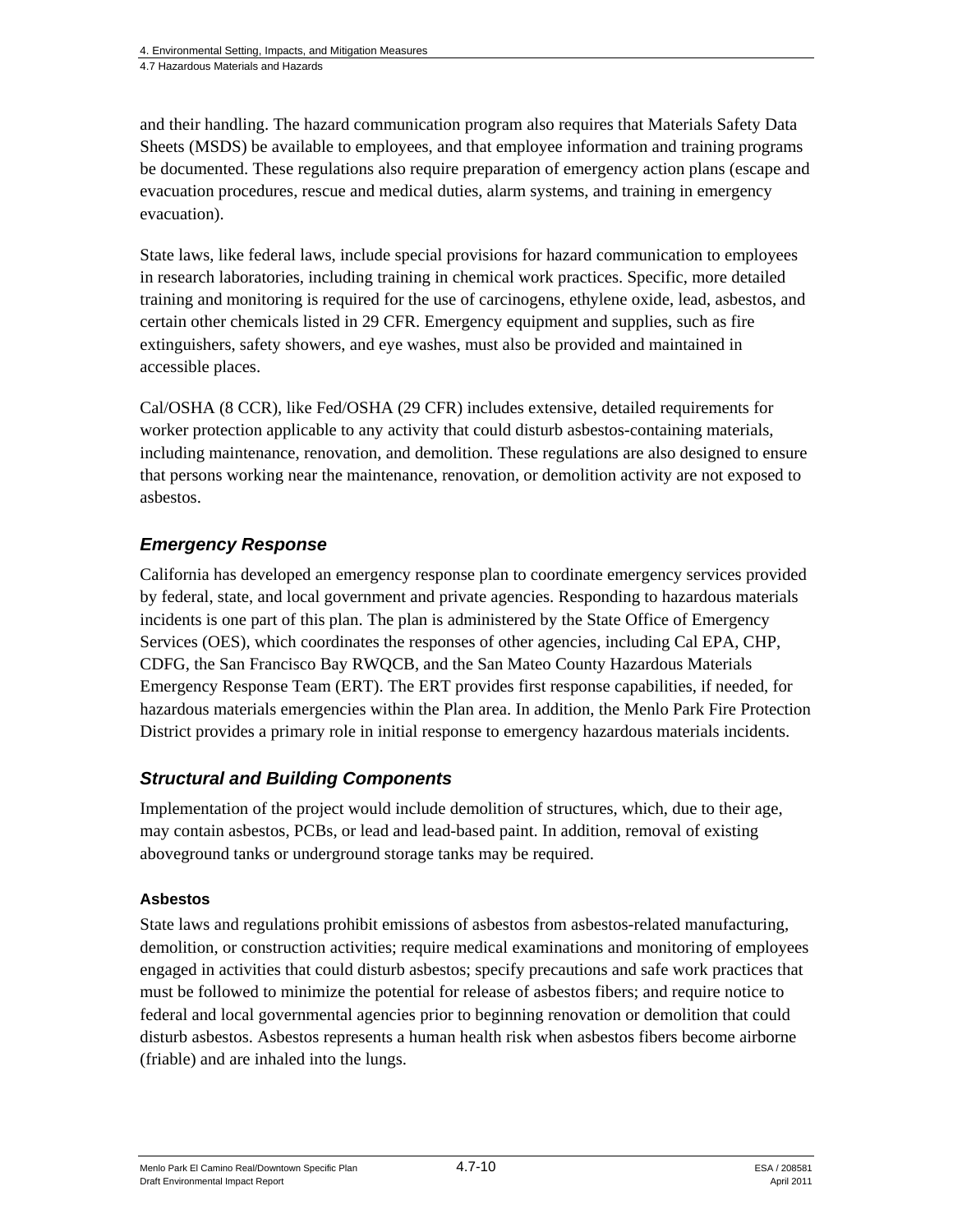The Bay Area Air Quality Management District (BAAQMD) is vested by the California legislature with authority to regulate airborne pollutants, including asbestos, through both inspection and law enforcement, and is to be notified ten days in advance of any proposed demolition or abatement work. Cal/OSHA regulates asbestos removal to ensure the health and safety of workers removing asbestos containing materials and also must be notified of asbestos abatement activities.

#### **Polychlorinated Biphenyls (PCBs)**

As previously discussed, PCBs are organic oils that were formerly placed in many types of electrical equipment and in fluorescent lighting ballasts. PCBs are highly persistent in the environment and are toxic. In 1979, the EPA banned the use of PCBs in most new electrical equipment and began a program to phase out certain existing PCB-containing equipment. The use and management of PCBs in electrical equipment is regulated pursuant to the Toxic Substances Control Act (40 CFR). PCB regulations are found in 40 Code of Federal Regulations 761.TSCA gives EPA's Office of Solid Waste and Emergency Response the authority to develop, implement and enforce regulations concerning the use, manufacture, cleanup and disposal of PCBs. Fluorescent lighting ballasts that contain PCBs, regardless of size and quantity, are regulated as hazardous waste and must be transported and disposed of as hazardous waste in accordance with CHP and Caltrans.

#### **Lead and Lead-based Paint**

The California Code of Regulations, Title 22, considers waste soil with concentrations of lead to be hazardous if it exceeds a total concentration of  $1,000$  ppm and a soluble<sup>11</sup> concentration of 5 ppm. Requirements for lead hazard evaluation and abatement activities, accreditation of training providers, and certification of individuals engaged in lead-based paint activities is found in California Code of Regulations Title 17, Section 35001 et seq. Both the federal and California OSHAs regulate all worker exposure during construction activities that involve lead-based paint. The Interim Final Rule found in 29 CFR Part 1926.62 covers construction work where employees may be exposed to lead during such activities as demolition, removal, surface preparation for repainting, renovation, clean up and routine maintenance. The OSHA-specified method of compliance includes respiratory protection, protective clothing, housekeeping, hygiene facilities, medical surveillance, training, etc.

## **Local**

## *Soil and Groundwater Contamination*

In San Mateo County, remediation of contaminated sites is performed under the oversight of the San Mateo County Environmental Health (SMCEH) and the San Francisco Bay Regional Water Control Board (RWQCB). The SMCEH implements a local oversight program under contract with the State Water Resources Control Board to provide regulatory oversight of the investigation and cleanup of soil and groundwater contamination from leaking petroleum underground storage tanks

l  $11$  Capable of being dissolved, especially in water.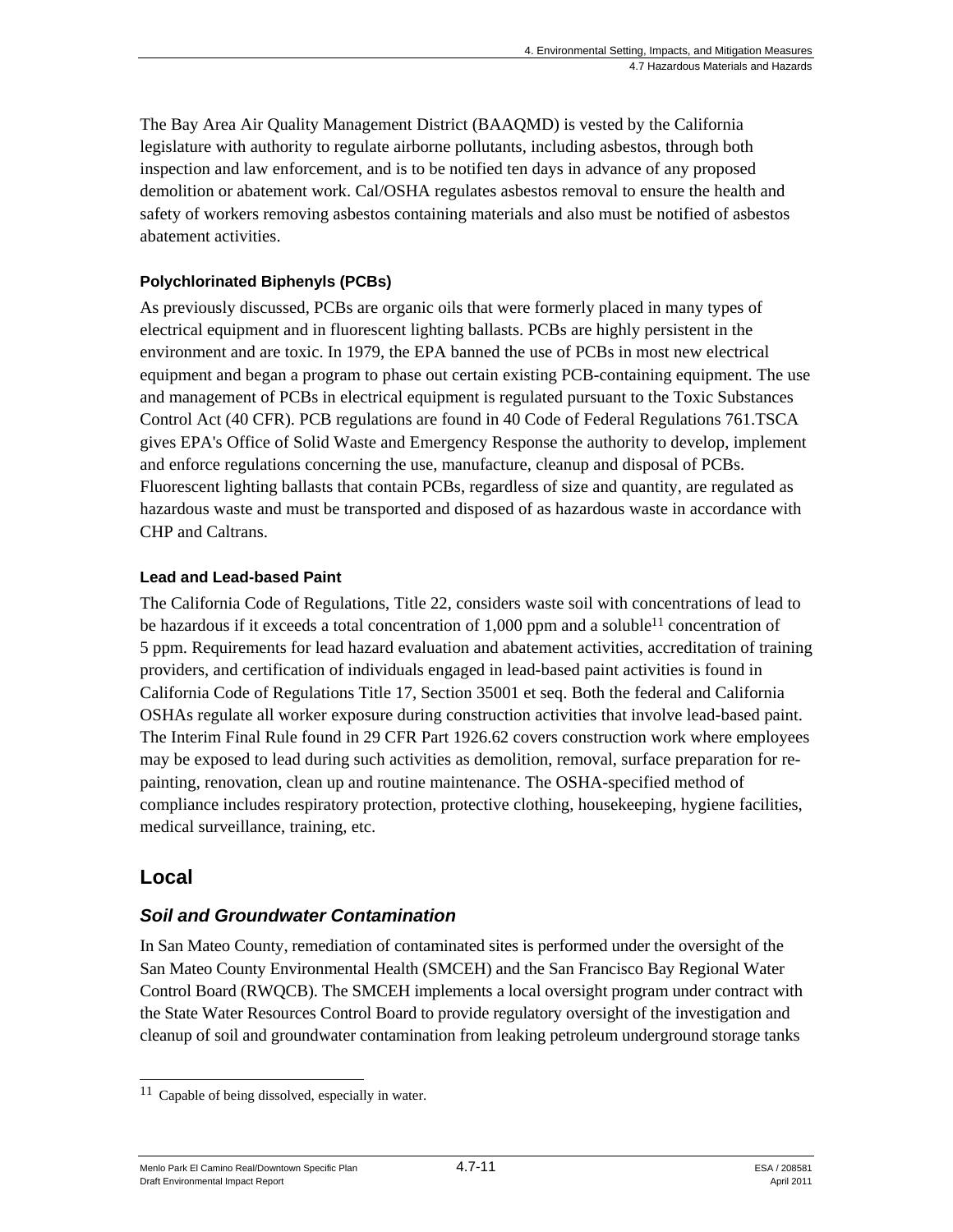and aboveground storage tanks. At sites where contamination is suspected or known to have occurred, the project sponsor is required to perform a site investigation and prepare a remediation plan, if necessary. For typical development projects, actual site remediation is completed either before or during the construction phase of the project. Site remediation or development may be subject to regulation by other agencies. As noted above, several properties slated for redevelopment have contaminated soil and groundwater which is currently subject to oversight by SMDEH. Future investigation and remediation of soil or groundwater contamination that is known, or has not yet been identified, would be subject to oversight by SMCEH.

#### *San Mateo County Hazardous Waste Management Program*

Assembly Bill (AB) 2948 requires counties and cities either to adopt a county hazardous waste management plan as part of their general plan, or enact an ordinance requiring that all applicable zoning subdivision, conditional use permit, and variance decisions be consistent with the county hazardous waste management plan. Once each County had its Hazardous Waste Management Program approved by the State, each city had 180 days to either: 1) adopt a City Hazardous Waste Management Plan containing specified elements consistent with the approved County Hazardous Waste Management Plan; 2) incorporate the applicable portions of the approved Plan, by reference, into the City's General Plan; or 3) enact an ordinance which requires that all applicable zoning, subdivision, conditional use permits, and variance decisions be consistent with the specified portions of the plan. San Mateo County has adopted a Hazardous Waste Management Program that addresses procedures for hazardous materials incidents. The City of Menlo Park adopted the county plan in 1989.

Under the San Mateo County plan, businesses must complete a Hazardous Materials Business Plan (Business Plan) for the safe storage and use of chemicals. Firefighters, health officials, planners, public safety officers, health care providers and others rely on the Business Plan in an emergency. They use it to prevent or lessen damage to the health and safety of people and the environment when a hazardous material is released. The Hazardous Materials Business Plan Program is also known as the Community Right to Know Program and any citizen has the right to review these plans upon request.

## **Local Plans and Policies**

The City of Menlo Park does not currently include any policies or goals that specifically relate to the use of hazardous materials in their existing General Plan. However, the City's Municipal Code, Chapter 16 Zoning Ordinance requires a conditional use permit for hazardous materials use in the M1, M-2, and M-3 zoning districts. In addition, fuel storage for emergency generators associated with office uses can be reviewed through the use permit process in any zoning district that permits office uses. Hazardous materials use permit applications are routed to the Menlo Park Fire Protection District, San Mateo County Environmental Health, West Bay Sanitary District, and City of Menlo Park Building Division for their review and approval prior to Planning Commission review and action.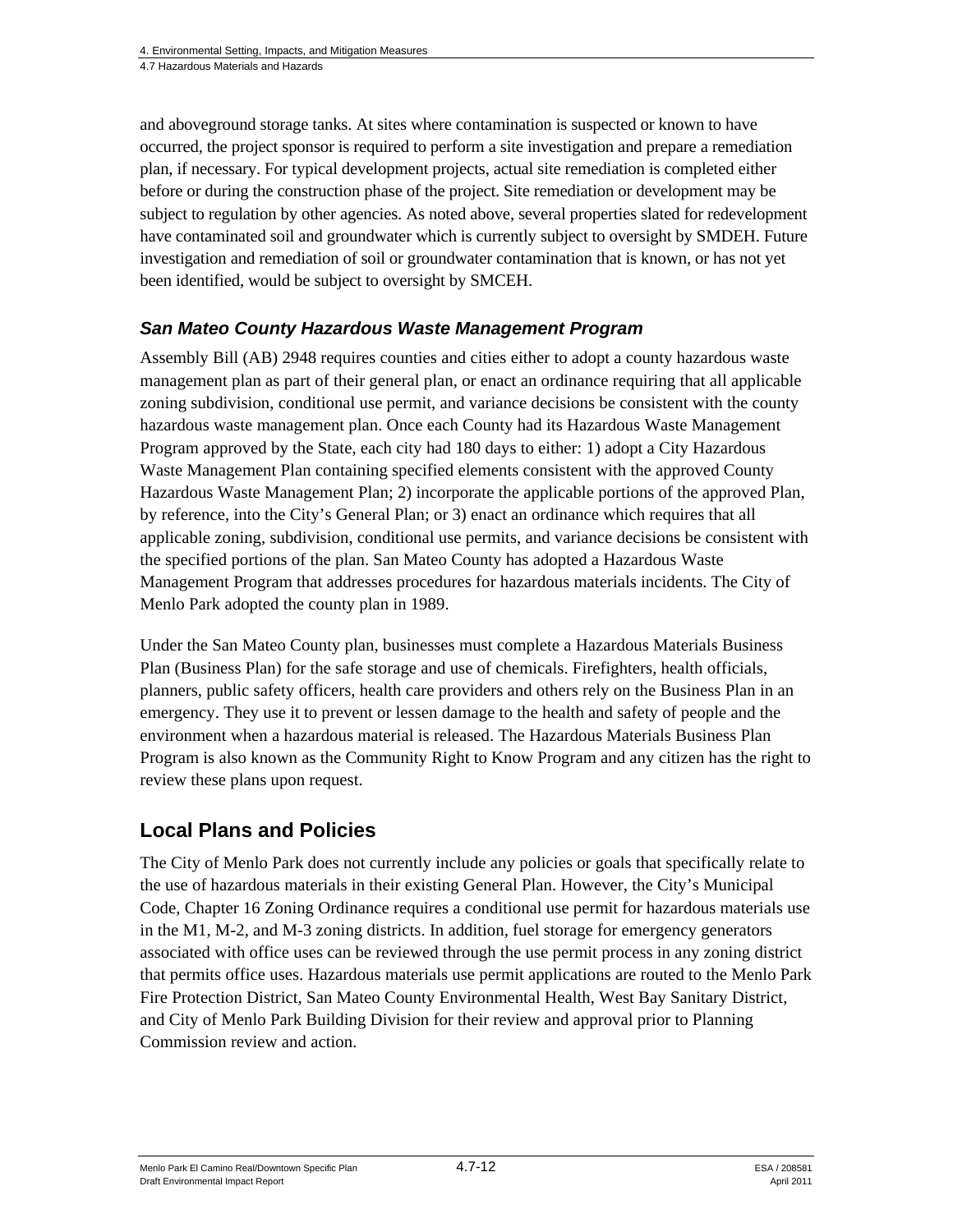# 4.7.3 Impacts and Mitigation Measures

Retail as well as office and other commercial activities in the proposed Plan area would use hazardous chemicals common in these types of settings. These chemicals would include familiar materials, such as toners, paints, lubricants, kitchen and restroom cleaners, and other maintenance materials as well as chemicals used during operations. These common consumer products would be used for the same purposes as in any office or support setting, including residences. Retail uses can also handle hazardous materials that are stored in containers provided by manufacturer. The amounts of hazardous materials that would be stored or handled cannot be determined at this time; however, assumptions can be made that the amounts of hazardous materials and waste would not significantly change from existing conditions. Active automobile service stations are also present within the Plan area that store petroleum products in underground storage tanks. In addition, El Camino Real is a major transportation route that could include the transport of hazardous materials.

# **Significance Criteria**

Implementation of the Plan would be considered to have significant hazardous materials and hazards impacts if it would:

- Create a significant hazard to the public or the environment through the routine transport, use, or disposal of hazardous materials;
- Create a significant hazard to the public or the environment through reasonably foreseeable upset and accident conditions involving the release of hazardous materials into the environment;
- Emit hazardous emissions or handle hazardous or acutely hazardous materials, substances, or waste within one-quarter mile of an existing or proposed school;
- Be located on a site that is included on a list of hazardous materials sites compiled pursuant to Government Code Section 65962.5 and, as a result, create a significant hazard to the public or the environment; $^{12}$
- Result in a safety hazard for people residing or working in the project area for a project within the vicinity of a private airstrip; or
- Impair implementation of or physically interfere with an adopted emergency response plan or emergency evacuation plan.

Based on the proposed plan and its geographical location, the proposed plan would not result in impacts related to the following criteria. No impact discussion is provided for these topics for the reasons listed below.

Menlo Park El Camino Real/Downtown Specific Plan  $4.7$ -13 Alexandre 208581 Draft Environmental Impact Report April 2011

 $\overline{a}$  $12$  Government Code Section 65962.5, also referred to as the Cortese List, was originally visioned as a comprehensive list of release sites maintained by various agencies. However, this list is not currently actively maintained and a search of available databases as has been done for this analysis is considered the equivalent.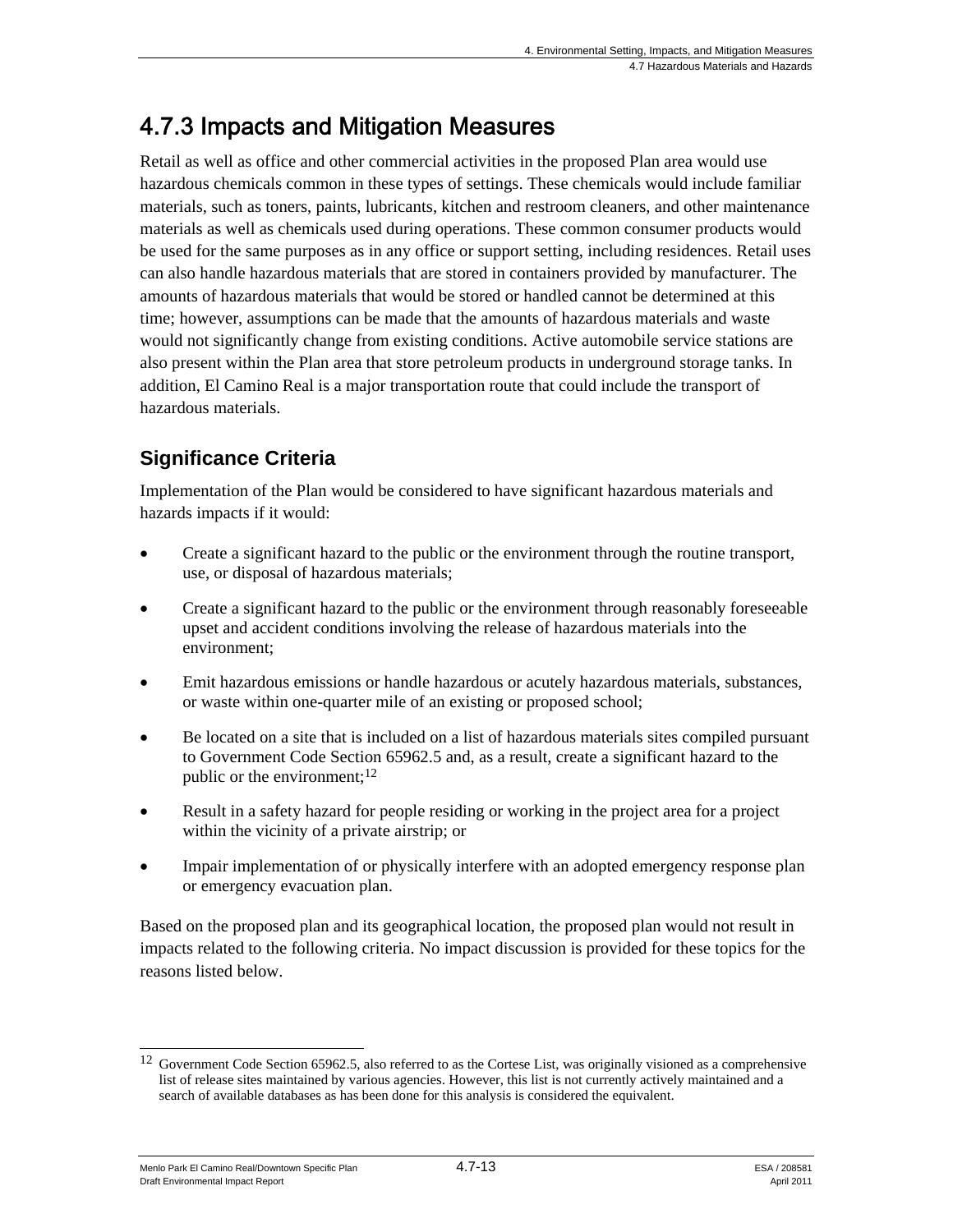- *Private Airstrip.* There are no private airstrips or airports within a two-mile radius of the Plan area. The nearest airport is the Palo Alto Airport of Santa Clara County which is approximately 3 miles east of the Plan area. Therefore, there would be no impact related to airstrips or airports.
- *Emergency Response Plan.* New development in the Plan area would not permanently interfere with the existing road network or with the ability for emergency response vehicles to access all areas within the Plan area. Overall, future development would not impede emergency access routes and would continue to maintain the existing city grid systems. Additionally, the project would not result in permanent road closures that would physically interfere with emergency response or evacuation plans. The proposed closure at Chestnut Street for the Marketplace/Paseo is a one block street that would not overall interfere with emergency response or evacuation plans, as this segment is not a designated emergency evacuation route. Therefore, development within the Plan area would not impair or interfere with any emergency response or emergency evacuation plans.

## **Impacts**

**Impact HAZ-1: Disturbance and release of contaminated soil during demolition and construction phases of the project, or transportation of excavated material, or contaminated groundwater could expose construction workers, the public, or the environment to adverse conditions related to hazardous materials handling. (Potentially Significant)** 

#### **Contaminated Soils and Groundwater**

Future development within the Plan area could include excavation for installation of utilities, building foundations, subterranean development, or for regrading purposes. Disturbance of subsurface soils and groundwater at locations that may have been previously contaminated by prior uses could further disperse existing contamination into the environment and expose construction workers or the public to contaminants.

If high enough levels of hazardous materials in excavated soils should go undetected, health and safety risks to workers and the public could occur. Exposure to hazardous materials could cause various short-term and/or long-term health effects. Possible health effects could be acute (immediate, or of short-term severity), chronic (long-term, recurring, or resulting from repeated exposure), or both. Acute effects, often resulting from a single exposure, could result in a range of effects from minor to major, such as nausea, vomiting, headache, dizziness, or burns. Chronic exposure could result in systemic damage or damage to organs, such as the lungs, liver, or kidneys. Health effects would be specific to each hazardous material.

As identified in the setting section above, identified leaking underground storage tanks or spills, leaks, investigations and cleanup databases (SLIC) sites are present within the Plan area. These sites have had identified releases of hazardous materials which has impacted the subsurface soil or groundwater or both. These sites are in varying stages of investigation and cleanup with some having already received site closure. Contamination may also be present at some other unidentified locations where unidentified releases have occurred. It is not uncommon to encounter unexpected conditions once groundbreaking activities commence. Implementation of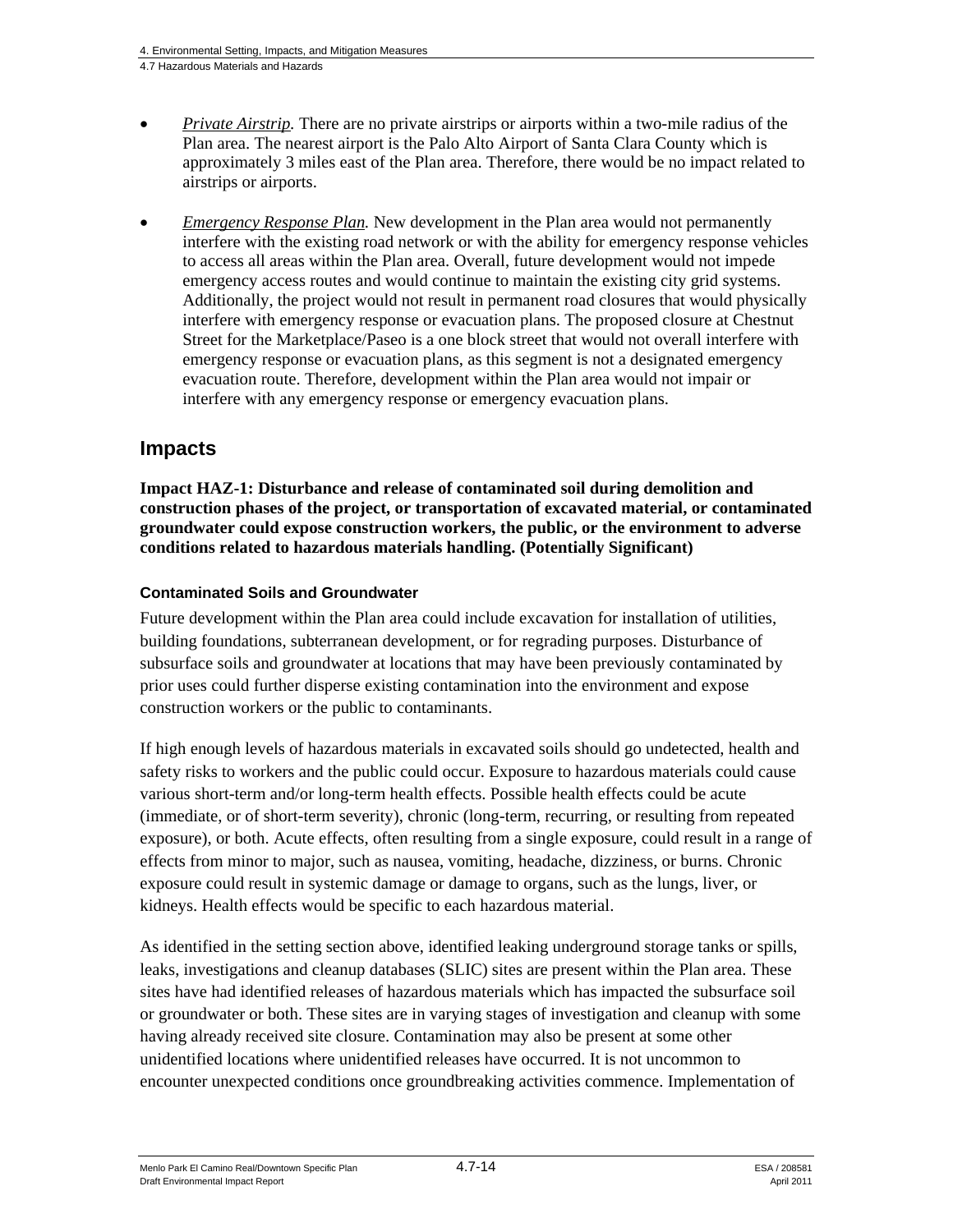the mitigation measure below would minimize the potential exposure to workers, the public and the environment.

**Mitigation Measure HAZ-1:** Prior to issuance of any building permit for sites where ground breaking activities would occur, all proposed development sites shall have a Phase I site assessment performed by a qualified environmental consulting firm in accordance with the industry required standard known as ASTM E 1527-05. If the Phase I assessment shows the potential for hazardous releases, then Phase II site assessments or other appropriate analyses shall be conducted to determine the extent of the contamination and the process for remediation. All proposed development in the Plan area where previous hazardous materials releases have occurred shall require remediation and cleanup to levels established by the overseeing regulatory agency (San Mateo County Environmental Health (SMCEH), Regional Water Quality Control Board (RWQCB) or Department of Toxic Substances Control (DTSC) appropriate for the proposed new use of the site. All proposed groundbreaking activities within areas of identified or suspected contamination shall be conducted according to a site specific health and safety plan, prepared by a licensed professional in accordance with Cal/OHSA regulations (contained in Title 8 of the California Code of Regulations) and approved by SMCEH prior to the commencement of groundbreaking.

**Significance after Mitigation:** Less than Significant.

**Impact HAZ-2: Disturbance and release of hazardous structural and building components (i.e., asbestos, lead, PCBs, underground storage tanks, and above ground storage tanks) during demolition and construction phases of development or transport of these materials could expose construction workers, the public, or the environment to adverse conditions related to hazardous materials handling. (Less than Significant)** 

\_\_\_\_\_\_\_\_\_\_\_\_\_\_\_\_\_\_\_\_\_\_\_\_\_

Based on the age of some of the structures within the Plan area, some of the existing buildings in the Plan area may contain asbestos, lead-based paint, and/or PCBs.

#### **Asbestos**

Potential exposure to asbestos, and its related chronic adverse health effects, is possible throughout demolition and renovation if materials that contain asbestos are present during operations. Based on the age of some of the buildings within the Plan area, it is likely that some asbestos containing materials (ACMs) are present. Affected buildings would need appropriate abatement of identified asbestos prior to demolition or renovation. ACMs are regulated both as a hazardous air pollutant under the Clean Air Act and as a potential worker safety hazard under the authority of Cal-OSHA. The renovation or demolition of buildings containing asbestos would require retaining contractors who are licensed to conduct asbestos abatement work and notify the Bay Area Air Quality Management District (BAAQMD).

Section 19827.5 of the California Health and Safety Code, adopted January 1, 1991, requires that local agencies not issue demolition or alteration permits until an applicant has demonstrated compliance with notification requirements under applicable federal regulations regarding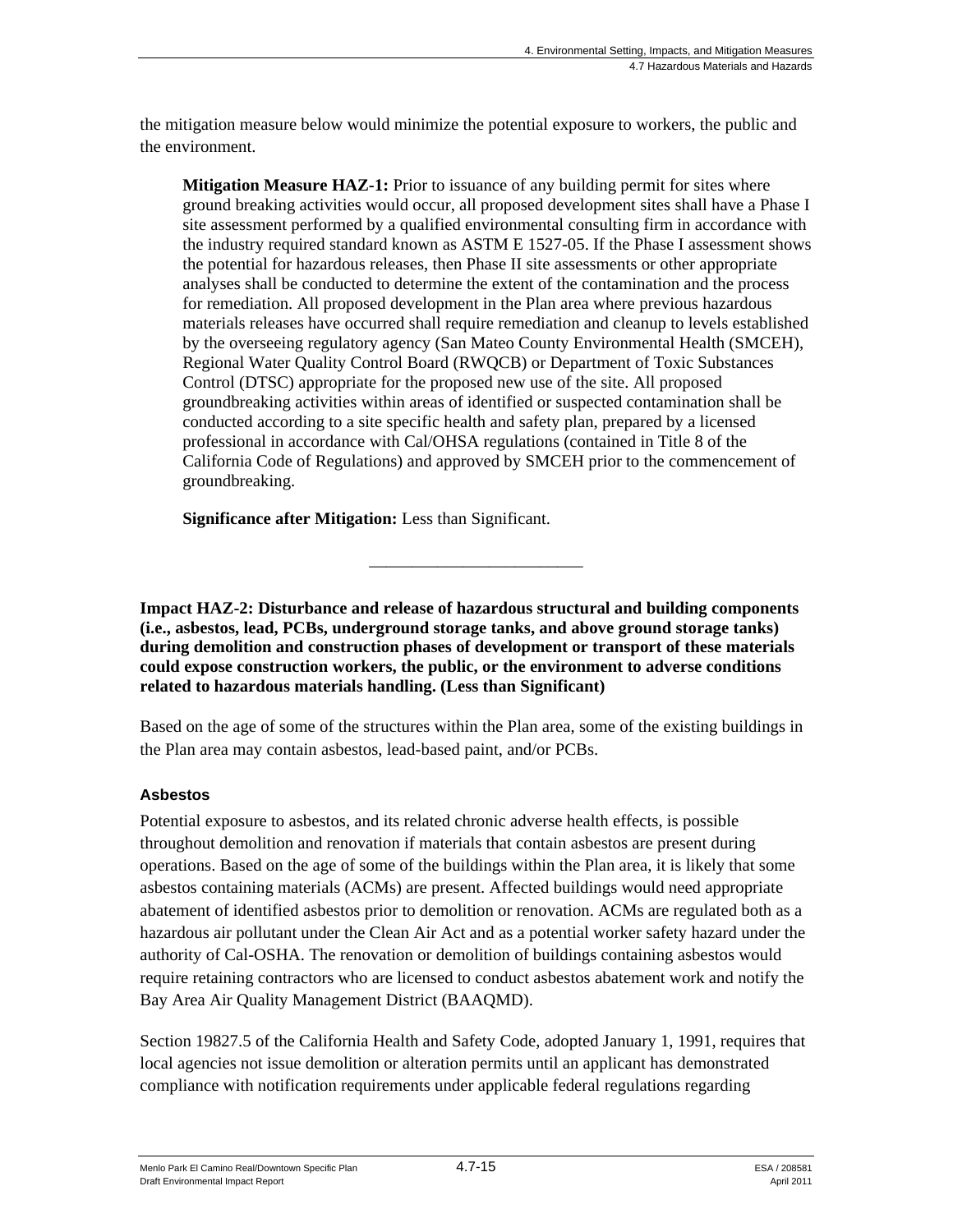hazardous air pollutants, including asbestos. The BAAQMD is vested by the California legislature with authority to regulate airborne pollutants, including asbestos, through both inspection and law enforcement, and is to be notified ten days in advance of any proposed demolition or abatement work. However, abatement of known or suspected ACMs, as verified by survey, would occur prior to demolition or construction activities pursuant to an asbestos abatement plan developed by a State-certified asbestos consultant as required by law. All ACMs would be removed and appropriately disposed of by a State-certified asbestos contractor. The City Building Division enforces these requirements through its requirements for demolition permits, which require an approved permit from the BAAQMD verifying the complete abatement of asbestos from any structure to be demolished, prior to issuance of a demolition permit. Adherence to all the aforementioned regulatory requirements would ensure that potential impacts related to ACMs would be less than significant, and no mitigation is required.

#### **Lead and Lead-based Paint**

Lead-based paint could be separated from building materials during any demolition processes. Separated paint can be classified as a hazardous waste if the lead content exceeds 1,000 parts per million and would need to be disposed of accordingly. Additionally, lead-based paint chips can pose a hazard to workers and adjacent sensitive land uses. Both the Federal and California OSHAs regulate all worker exposure during construction activities that impact lead-based paint. Interim Final Rule found in 29 CFR Part 1926.62 covers construction work where employees may be exposed to lead during such activities as demolitions, removal, surface preparation for repainting, renovation, clean up and routine maintenance. The OSHA-specified method of compliance includes respiratory protection, protective clothing, housekeeping, hygiene facilities, medical surveillance, training, etc. Potential violations related to lead can be reported to the EPA and the County Environmental Health Division for enforcement.

Demolition and renovation work could create exposure to lead-based paint present in building structures. Dust generating activities that include removal of walls, sanding, welding, and material disposal could produce airborne quantities of lead-laden material. These materials could expose workers and persons in close proximity, including occupants of offsite locations. The Plan area contains buildings with painted surfaces, such as drywall, ceilings, and exterior stucco, which could contain lead-based paint.

Requirements for lead hazard evaluation and abatement activities, accreditation of training providers, and certification of individuals engaged in lead-based paint activities is found in California Code of Regulations Title 17, Section 35001 et seq. California's lead accreditation and certification program began in June, 1994. At that time, new childhood lead poisoning prevention legislation (codified in Health and Safety Code 105250 et seq.) required the California Department of Public Health (CDPH, formerly Department of Health Services) to create a program to certify lead-related construction trades-people and accredit lead-related construction training providers. Final regulations establishing this program took effect April 5, 1995. Revisions to these regulations that established work practice standards for lead-related construction and amended the previously established accreditation and certification requirements went into effect in January, 1999. These regulations were updated in April 2008.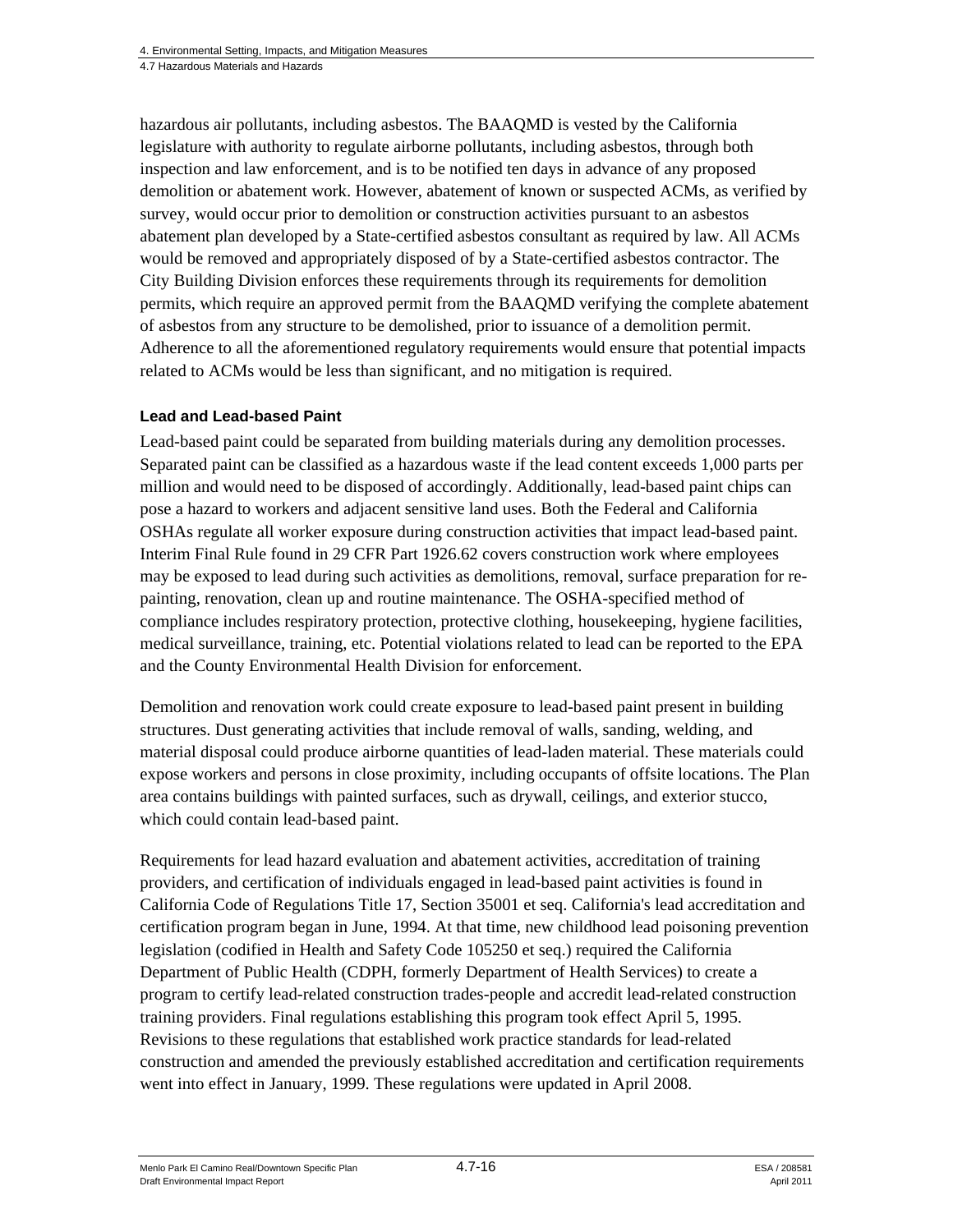With implementation of an abatement plan, as required, and all the regulatory requirements regarding identification, handling, and disposal of lead based paint, the potential impacts related to demolition activities of lead-based paint materials would be reduced to less-than-significant levels. No mitigation is required.

#### **PCB-containing Materials**

The presence of PCB-containing materials may be present within the existing structures in the Project Area. The detection of significant concentrations of PCBs indicates the former use and/or storage of PCBs in the Plan area. Demolition of these structures could disturb these materials and expose workers or the public to adverse effects. Similar to the concerns of asbestos containing materials, an initial survey to determine the presence of PCBs would need to be conducted for a specific site followed by implementation of appropriate measures to handle any materials with PCBs.

Generally, the majority of PCB containing electrical transformers has been abated of PCBs. For the isolated locations where PCBs remain, appropriate identification and removal work would be required according to Federal and State standards. PCBs are managed under the Toxic Substances Control Act (TSCA) and the PCB regulations found at 40 Code of Federal Regulations 761. TSCA gives EPA's Office of Solid Waste and Emergency Response the authority to develop, implement and enforce regulations concerning the use, manufacture, cleanup and disposal of PCBs. Therefore, with adherence to regulatory requirements, the potential for PCBs in aboveground structures to impact Specific Plan activities would be reduced to less-thansignificant levels.

Therefore, with adherence to the regulatory requirements that apply to hazardous building materials, the potential impacts from disturbance of these materials during demolition activities are reduced to less-than-significant levels.

\_\_\_\_\_\_\_\_\_\_\_\_\_\_\_\_\_\_\_\_\_\_\_\_\_

**Significance:** Less than Significant.

**Impact HAZ-3: Hazardous materials used on any individual site during construction activities (i.e., fuels, lubricants, solvents) could be released to the environment through improper handling or storage. (Potentially Significant)** 

Any future construction activities would require the use of certain hazardous materials, such as fuels, oils, lubricants, solvents, and glues. Inadvertent release of these materials into the environment could adversely impact soil, surface waters, or groundwater quality. Larger developments could potentially include onsite storage and/or use of quantities of materials capable of significantly impacting soil and groundwater. Projects that disturb more than one acre would be required to adhere to the requirements of the General Construction Permit issued by the Regional Water Quality Control Board as discussed in Section 4.8, *Hydrology and Water Quality*. One of the requirements of the permit is the implementation of a storm water pollution prevention plan which includes measures to prevent the accidental release of hazardous materials used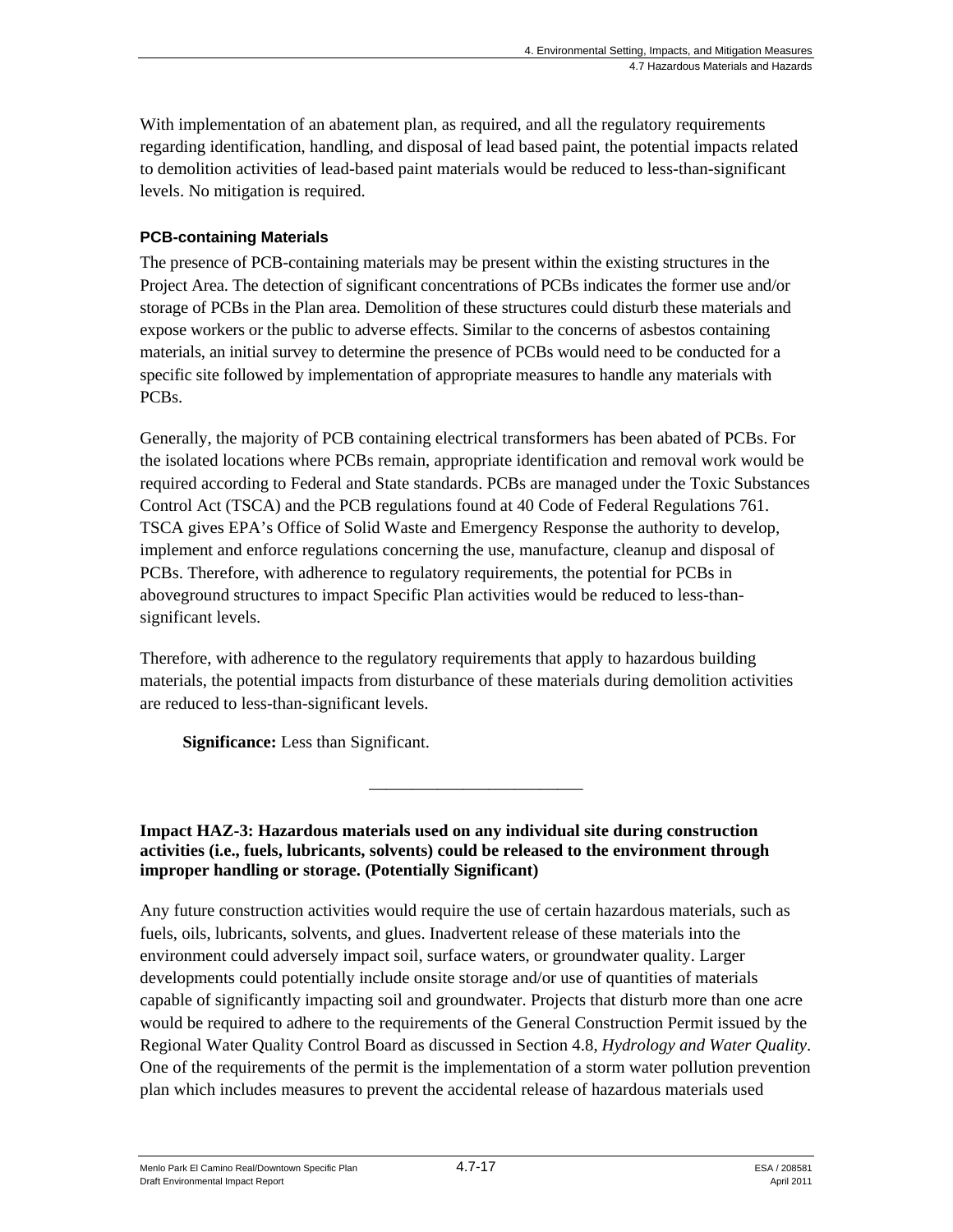during construction. Implementation of the mitigation measure provided below would reduce the impacts to a less-than-significant level.

**Mitigation Measure HAZ-3.** All development and redevelopment shall require the use of construction Best Management Practices (BMPs) to control handling of hazardous materials during construction to minimize the potential negative effects from accidental release to groundwater and soils. For projects that disturb less than one acre, a list of BMPs to be implemented shall be part of building specifications and approved of by the City Building Department prior to issuance of a building permit.

**Significance after Mitigation:** Less than Significant.

**Impact HAZ-4: Future development would include land uses that would handle various commercial, transportation and household hazardous materials in a range of quantities, and could cause an adverse effect on the environment through accidental upset. (Less than Significant)** 

\_\_\_\_\_\_\_\_\_\_\_\_\_\_\_\_\_\_\_\_\_\_\_\_\_

Development and redevelopment in the Plan area would include commercial/retail, and residential uses that may handle, store, and transport various hazardous materials and consequently generate hazardous wastes. In general, current regulations require that all hazardous materials and wastes are stored, handled, and disposed of according to a host of safety requirements that are intended to protect human health and the environment. For general commercial/retail land uses as well as residential uses, hazardous materials are generally handled and transported in relatively small quantities and because the health effects associated with them are generally not as serious as industrial uses, significant adverse effects on the environment are less common.

As noted previously, the City of Menlo Park conditionally permits the use of hazardous materials only in the M-1, M-2, and M-3 zoning districts, with the exception of fuel storage for emergency generators in association with office buildings, which can be conditionally permitted in any zoning district that permits offices (including the Plan area). Any applicant proposing an emergency generator in the Plan area that would handle hazardous materials would be required to submit a Hazardous Materials Business Plan for review and approval by the San Mateo County Environmental health (SMCEH). The City of Menlo Park has a policy for reviewing the use of hazardous materials that it coordinates with the county and the Menlo Park Fire Protection District. Once approved this plan will be kept on file and updated as necessary. The purpose of the Hazardous Materials Business Plan is to ensure that employees are adequately trained to handle the materials and provides information to the Menlo Park Fire Protection District should emergency response be required. The Hazardous Materials Business Plan typically includes the following:

- The types of hazardous materials or chemicals stored and/or used on site;
- The location of such hazardous materials;